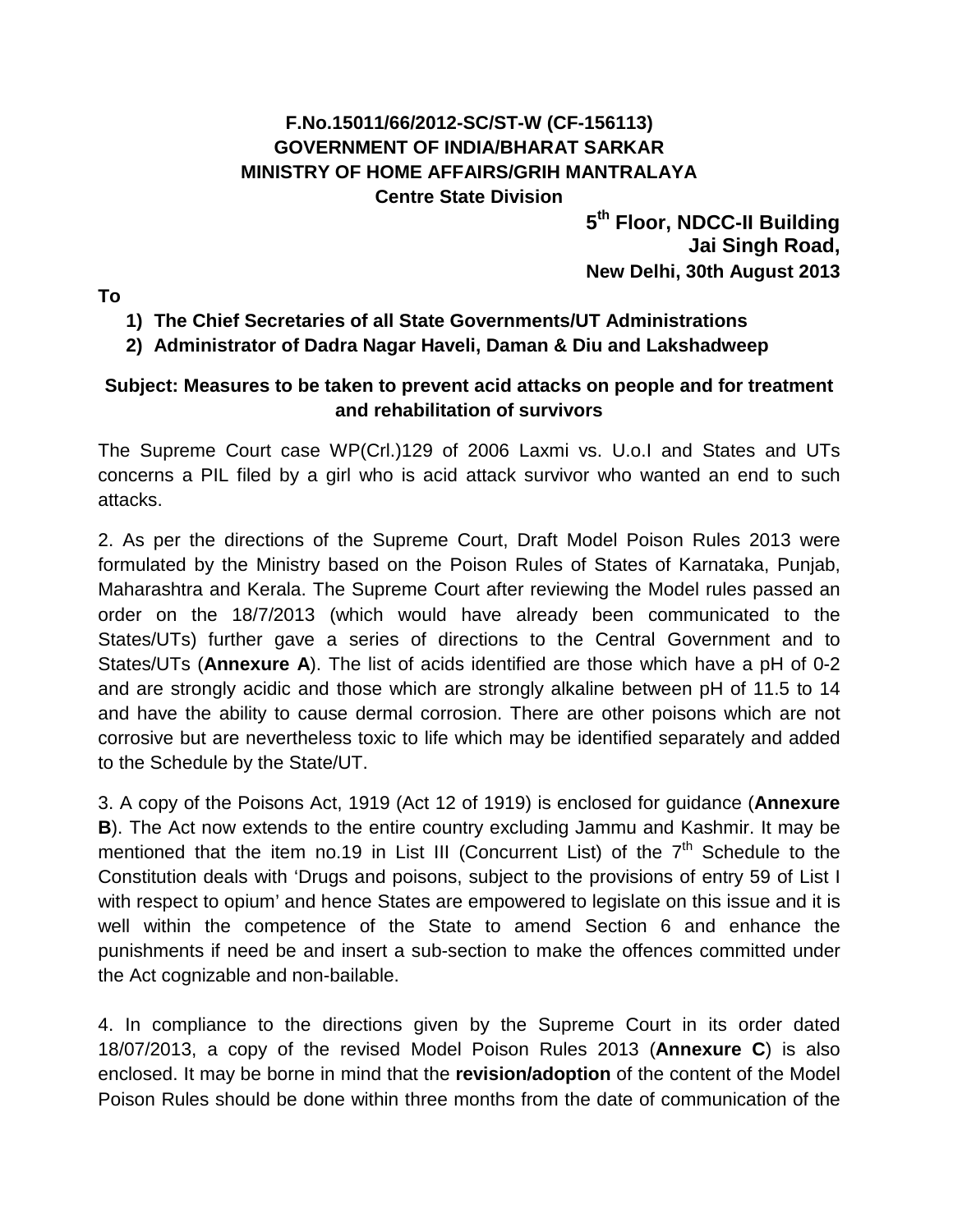Rules by MHA. Since the Rule making power is exclusively with the States u/s 2 of the Poisons Act, hence States would need to exercise this power accordingly.

5. In the interim period, the following actions would need to be taken immediately in the State/UT where rules to regulate sale of acid/corrosive substances is **not operational** to regulate the existing sales through wide publicity in the media including local language:

(i) Banning over the counter sale of acid/corrosives unless the seller maintains a logbook/register recording the sale of acid which will contain the details of the person(s) to whom acid(s) is/are sold and the quantity sold. The log/register shall also contain the address of the person to whom it is sold.

(ii) A sale will be made only when the buyer produces a photo ID issued by the Government which also has the address of the person and proves that he/she is above 18 years of age.

(iii) The logbook/register should also specify the reason/purpose for procuring acid.

(iv) All stocks of acid must be declared by the seller with the concerned Sub-Divisional Magistrate (SDM) within 15 days and in case of undeclared stock of acid, it will be open to the concerned SDM to confiscate the stock and suitably impose a fine on such seller up to Rs. 50,000/-.

(v) The concerned SDM may impose a fine up to Rs.50,000/- on any person who commits breach of any of the above directions. Educational institutions, research laboratories, hospitals, Government Departments and the departments of Public Sector Undertakings, who are required to keep and store acid/corrosive shall maintain a register of usage of acid and the same shall be filed with the concerned SDM.

(vi) A person shall be made accountable for the possession and safe keeping of acid in their premises. The acid shall be stored under the supervision of this person and there shall be compulsory checking of the students/ personnel leaving the laboratories/place of storage where acid is used. A draft advertisement (**Annexure D**) is enclosed for consideration.

6. States/UTs which have framed or are in the process of framing VCS would also need to implement the direction of the Supreme Court whereby acid attack victims should be paid compensation of at least Rs. 3 lakhs by the concerned State Government/Union Territory as the after care and rehabilitation cost. Out of this a sum of Rs 1 lakh shall be paid to such victim within 15 days of the occurrence of such incident (or being brought to the notice of the State Government/ Union Territory) to facilitate immediate medical attention and expenses in this regard. The balance sum of Rs. 2 lakhs should be paid as expeditiously as may be possible and positively within two months thereafter. States/UTs would need to make changes in the VCS if already notified or incorporate this direction in the proposed VCS. This may be done as soon as possible and intimated to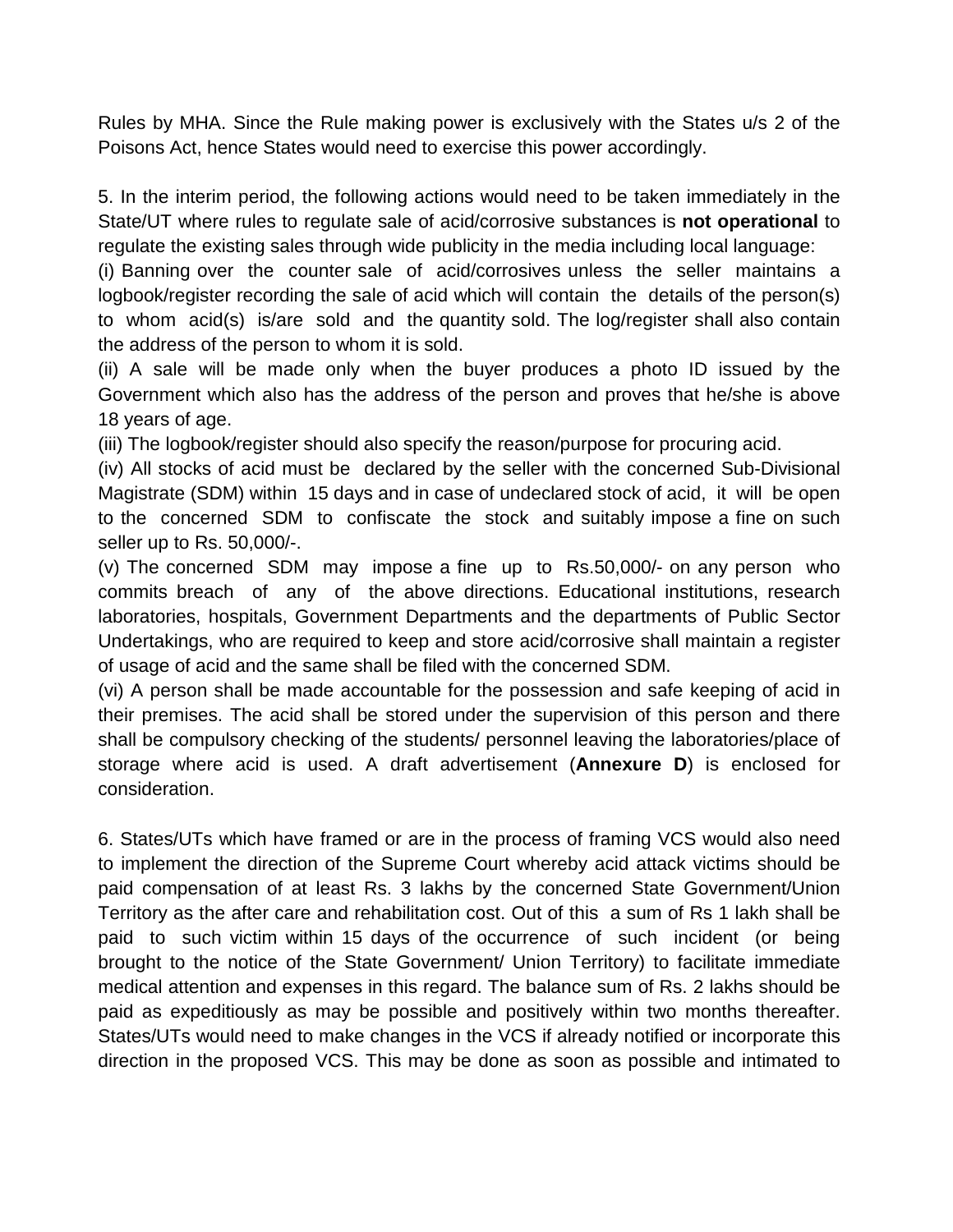the MHA. A standard operating procedure (SOP) may be developed which will clarify the procedure by which the victim compensation would be disbursed.

7. All Central Govt. hospitals and establishments had already been directed to treat acid attack victims free of cost. As Health is a State subject, the MoHFW has already circulated an advisory dated 2/5/2013 (**Annexure E**) regarding the provision of free medical treatment and rehabilitation to acid attack victims. Acid attack victims need to undergo a series of plastic surgeries and hence 1-2 beds at the Apex State Tertiary Hospital could be earmarked for the treatment of acid attack victims so that the victims need not run from pillar to post to get these operations performed expeditiously. In addition, private hospitals which have availed the facility of concessional land for setting up the hospital could also be persuaded to earmark 1-2 beds for treatment of underprivileged victims of acid attacks which the State Government can identify for treatment. Apart from the medical facilities, the State should also extend social integration programs to the victims for which a NGO(s) could be funded to exclusively look after their rehabilitative requirements. It is also requested that the contents of section 357C of the Cr.P.C and 166B of the IPC be also brought to the notice of all medical institutions functioning in public or private sector to ensure strict compliance.

8. All the States/UTs are advised to take immediate steps to implement the measures for reduction of acid attacks and treatment and rehabilitation of acid attack survivors as well as any other measure as may be deemed fit.

The receipt of this letter may please be acknowledged.

Yours faithfully,

(S Suresh KUMAR) Joint Secretary (CS) Tel. 23438100 E mail: jscs@nic.in

Copy also for information and necessary action to:

- i. All State Governments and Union Territories Principal Secretary/Secretary (Home)
- ii. The DGs of all State Governments/UTs.
- iii. Director General BPR&D
- iv. Secretary, Ministry of Woman and Child Development
- v. Ld.Solicitor General of India

**(S. Suresh KUMAR) Joint Secretary to Govt. of India**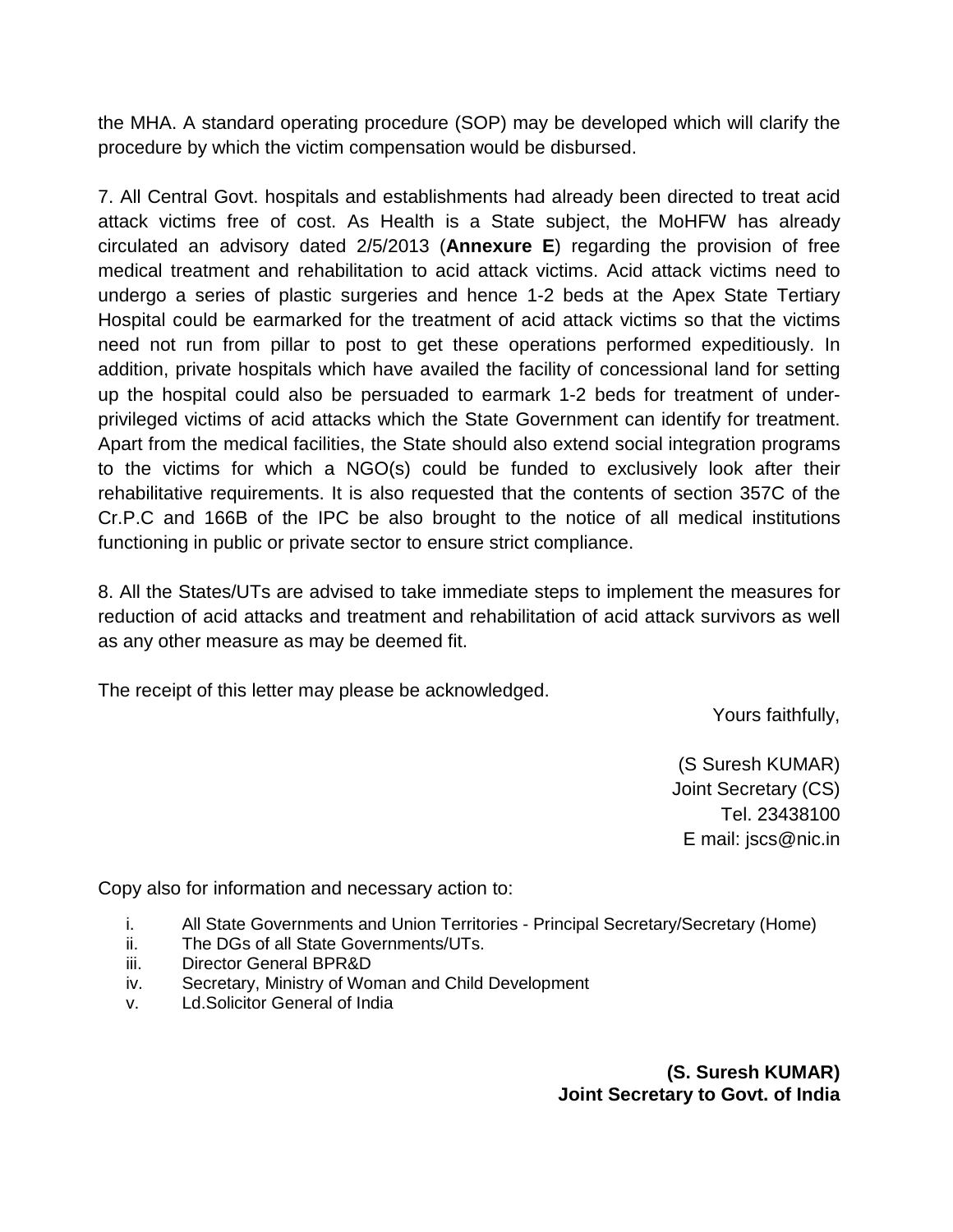#### **SUBSTANCE OF SUPREME COURT DIRECTIONS IN ITS ORDER DATED 18/07/2013**

The directions given inter-alia were as follows:

- The Central Government will circulate the Model Rules to regulate sale of acid and other corrosive substances framed under the Poisons Act, 1919 to all the State Governments and Union Territories within a week from today.
- The Model Rules will include, inter alia, the form of acids (liquids or crystalline and its concentration) that can be stored and sold, issue of licenses, procurement by individuals, educational and research institutions, hospitals, industries, Government Departments and departments of Public Sector Undertakings.
- The States and Union Territories which have not yet framed rules will do well to make rules to regulate sale of acid and other corrosive substances in line with the Model Rules framed by the Central Government. The States, which have framed rules but these rules are not as stringent as the Model Rules framed by the Central Government will make necessary amendments in their rules to bring them in line with the Model Rules. The Chief Secretaries of the respective States and the Administrators of the Union Territories shall ensure compliance of the above expeditiously and in no case later than three months from the receipt of the draft Model Rules from the Central Government.
- The Centre and States/Union Territories shall work towards making the offences under the Poison Act, 1919 cognizable and non-bailable.
- In the States/Union Territories, where rules to regulate sale of acid and other corrosive substances are not operational, until such rules are framed and made operational, the Chief Secretaries of the concerned States/Administrators of the Union Territories shall ensure the compliance of the following directions with immediate effect:

 i) Over the counter, sale of acid is completely prohibited unless the seller maintains a log/register recording the sale of acid which will contain the details of the person(s) to whom acid(s) is/are sold and the quantity sold. The log/register shall contain the address of the person to whom it is sold.

(ii) All sellers shall sell acid only after the buyer has shown:

a) a photo ID issued by the Government which also has the address of the person.

b) specifies the reason/purpose for procuring acid.

 (iii) All stocks of acid must be declared by the seller with the concerned Sub-Divisional Magistrate (SDM) within 15 days.

(iv) No acid shall be sold to any person who is below 18 years of age.

 (v)In case of undeclared stock of acid, it will be open to the concerned SDM to confiscate the stock and suitably impose fine on such seller up to Rs. 50,000/-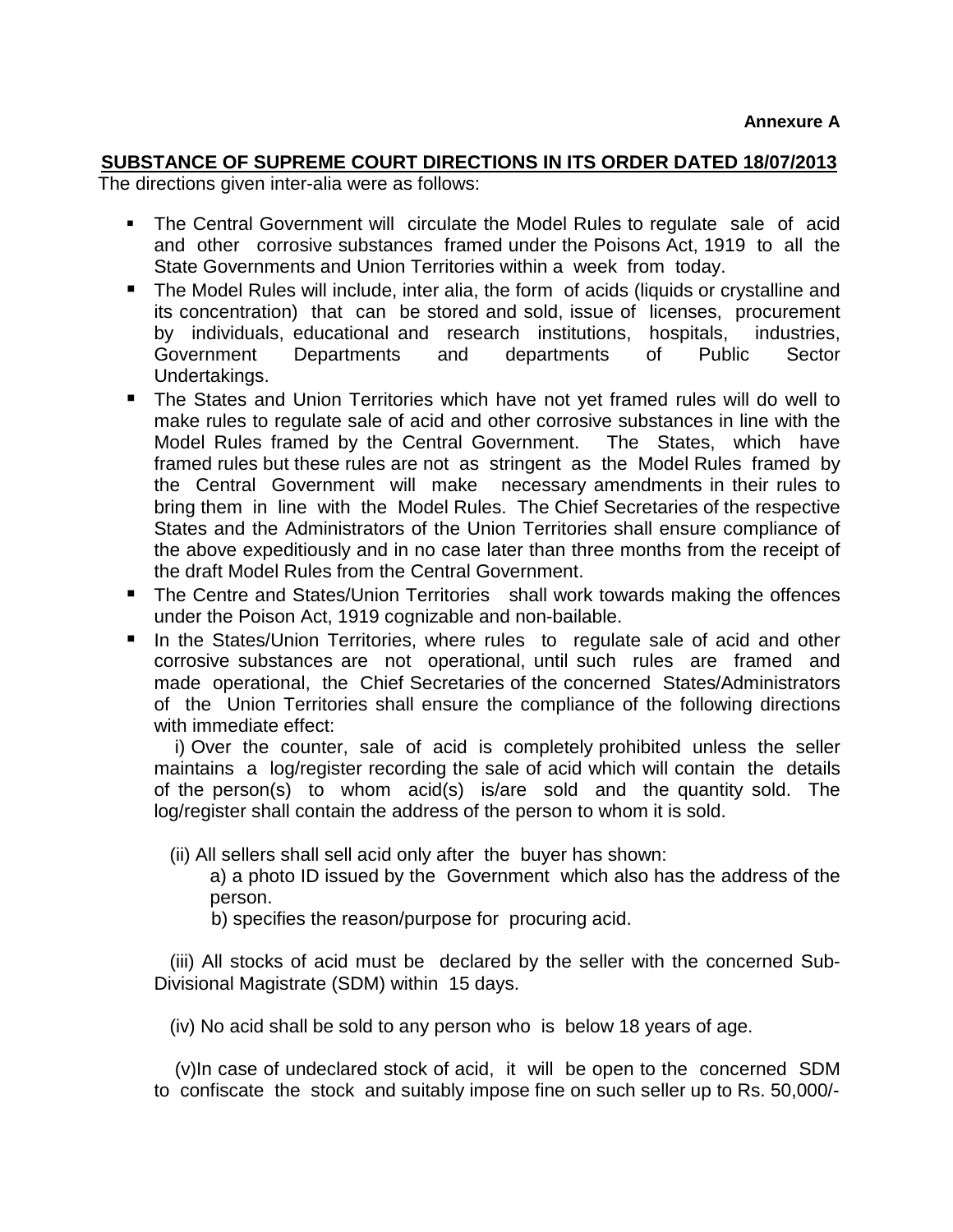(vi)The concerned SDM may impose fine up to Rs.50,000/- on any person who commits breach of any of the above directions.

**The educational institutions, research laboratories, hospitals, Government** Departments and the departments of Public Sector Undertakings, who are required to keep and store acid, shall follow the following guidelines:

 (i)A register of usage of acid shall be maintained and the same shall be filed with the concerned SDM.

 (ii) A person shall be made accountable for possession and safe keeping of acid in their premises.

 (iii)The acid shall be stored under the supervision of this person and there shall be compulsory checking of the students/ personnel leaving the laboratories/place of storage where acid is used.

- The concerned SDM shall be vested with the responsibility of taking appropriate action for the breach/default/ violation of the above directions.
- Acid attack victims shall be paid compensation of at least Rs. 3 lakhs by the concerned State Government/Union Territory as the after care and rehabilitation cost. Of this amount, a sum of Rs 1 lakh shall be paid to such victim within 15 days of occurrence of such incident (or being brought to the notice of the State Government/ Union Territory) to facilitate immediate medical attention and expenses in this regard. The balance sum of Rs. 2 lakhs shall be paid as expeditiously as may be possible and positively within two months thereafter. The Chief Secretaries of the States and the Administrators of the Union Territories shall ensure compliance of the above direction.
- The Chief Secretaries of the States and Administrators of the Union Territories shall take necessary steps in getting this order translated into local language and publicise the same appropriately for the information of public at large.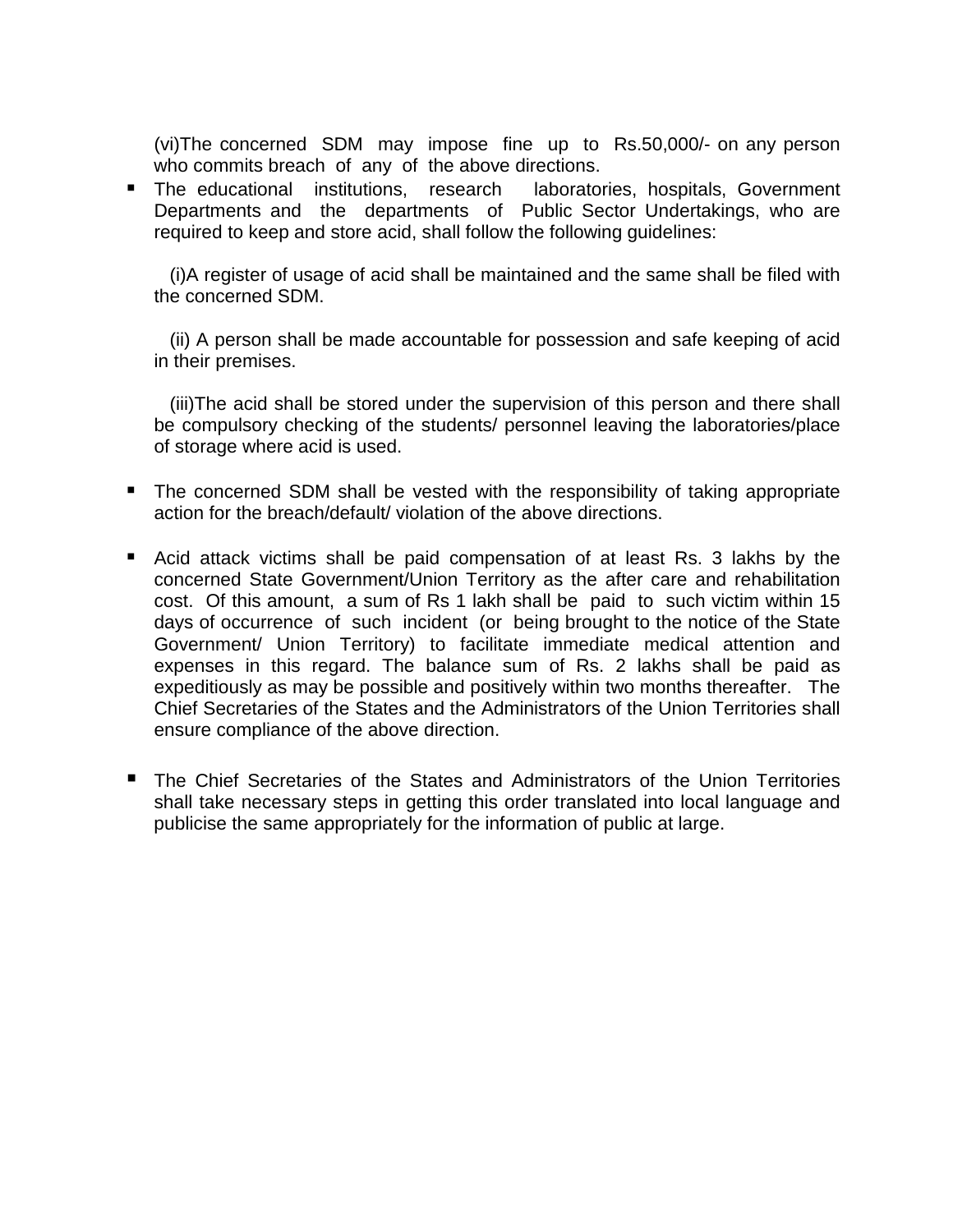#### **Annexure B**

### **THE POISONS ACT, 1919**

## **(Act No. 12 of 1919)**

## **[3rd September 1919]**

An Act to consolidate and amend the law regulating the importation, possession and sale of poisons

Whereas it is expedient to consolidate and amend the law regulating the importation,

#### **1. Short title and extent. -**

- (1) This Act may be called the Poisons Act, 1919.
- (2) It extends to the whole of India:

Provided that it shall not apply to the State of Jammu and Kashmir except to the extent to which the provisions of this Act relate to the-importation into India of any specified poison.

### **2. Power of the State Government to regulate possession for sale and sale of any poison. -**

- (1) The State Government may by rule regulate within the whole or any part of the territories under its administration the possession for sale and the sale, whether wholesale or retail, of any specified poison.
- (2) In particular, and without prejudice to the generality of the foregoing power, such rules may provide for-
	- (a) The grant of licences to possess any specified poison for sale, wholesale or retail and fixing of the fee (if any) to be charged for such licences;
	- (b) The classes of persons to whom alone such licences may be granted;
	- (c) The classes of persons to whom alone any such poison may be sold;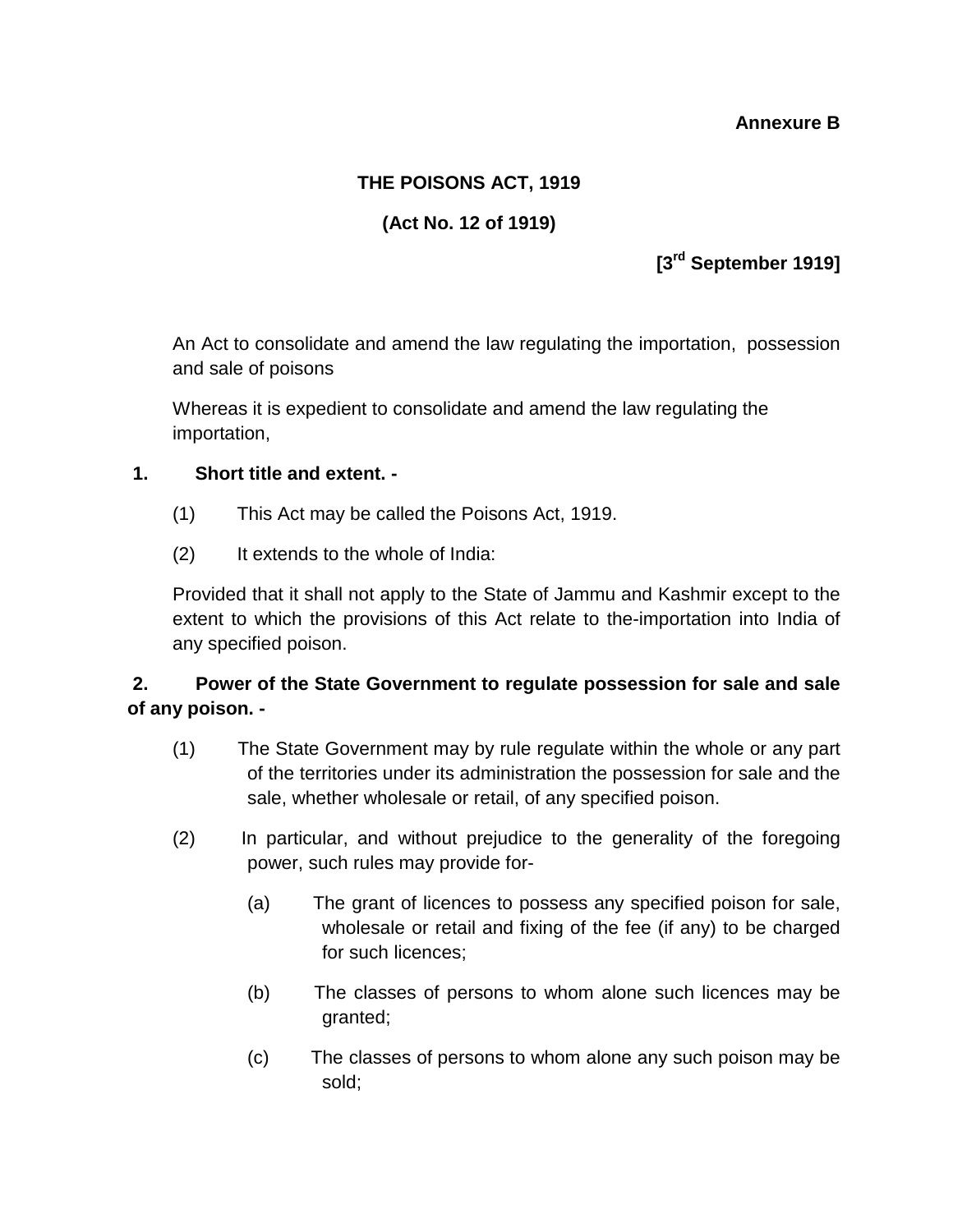- (d) The maximum quantity of any such poison, which may be sold to any one person;
- (e) The maintenance by vendors of any such poison of registers of sales, the particulars to be entered in such registers, and the inspection of the same;
- (f) The safe custody of such poisons and the labelling of the vessels, packages or coverings in which any such poison is sold possession for sale; and
- (g) The inspection and examination of any such poison when possessed for sale by any such vendor.

**3. Power to prohibit Importation Into India of any poison except under licence. -**The Central Government may, by notification in the Official Gazette, prohibit, except under and in accordance with the conditions of a licence, the importation into India across any customs frontier defined by the Central Government of any specified poison, and may by rule, regulate the grant of licences.

## **4. Power to regulate possession of any poison in certain areas. -**

(1) The State Government may by rule regulate the pµssession of any specified poison in any local area in which the use of such poison for the purpose of committing murder or mischief by poisoning cattle appears to it to be of such frequent occurrence as to render restrictions on the possession thereof desirable.

(2) In making any rule under subsection (1), the State Government any direct that any breach thereof shall be punishable with imprisonment for a term which may extend to one year, or with fine which may extend to one thousand rupees, or with both, together with confiscation of the poison in respect of which the breach has been committed, and of the vessels, packages or covering in which the same is found.

**5. Presumption as to specified poisons. -**Any substance specified as a poison in a rule made or notification issued under this Act shall be deemed to be a poison for the purposes of this Act.

- **6. Penalty for unlawful importation, etc.-**Whoever-
	- (a) Commits a breach of any rule made under Section 2, or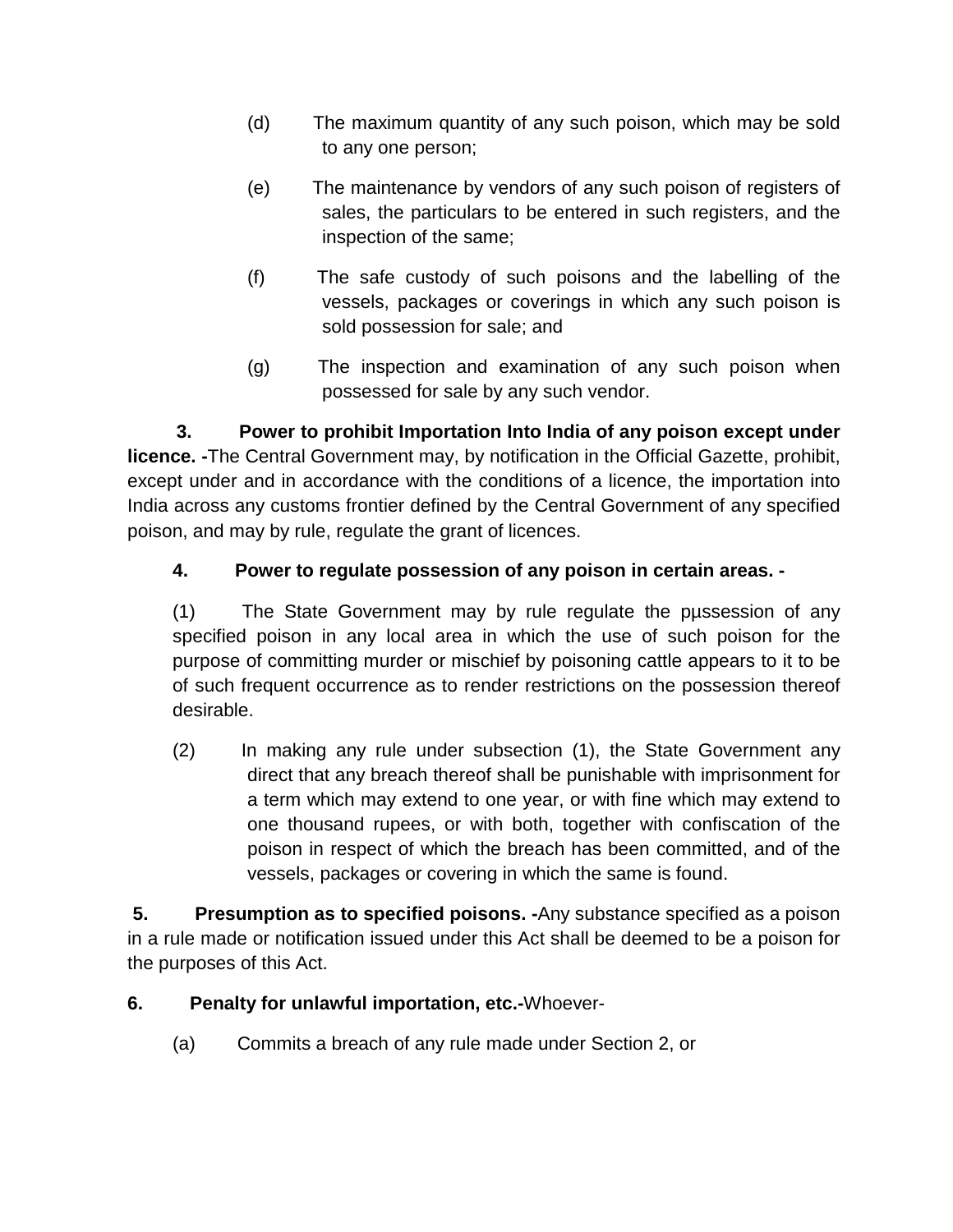- (b) Imports without a licence into India across customs frontier defined by the Central Government any poison the importation of which is for the time being restricted under Section 3, or
- (c) Breaks any condition of licence for the importation of any poison granted to him under Section 3,

Shall be punishable, -

(i) On a first conviction, with imprisonment for a term which may, extend to three months, or with fine which may extend to five hundred rupees or with both, and

(ii) On a second or subsequent conviction, with imprisonment for a term, which may extend to six months, or with fine, which may extend to one thousand, rupees, or with both.

(2) Any poison in respect of which ail offence has been committed under this section, together with the vessels, packages or coverings in which the same is found, shall be liable to confiscation.

#### **7. Power to issue search warrants. -**

- (1) The District Magistrate, the Sub-divisional Magistrate and, in a presidency-town, the Commissioner of Police, may issue a warrant for the search of any place in which he has reason to believe or to suspect that any poison is possessed or sold in contravention of this Act or any rule thereunder, or that any poison liable to confiscation under this Act is kept or concealed.
- (2) The person to whom the warrant is directed may enter and search the place in accordance therewith, and the provisions of the Code of Criminal Procedure, 1898 (5of 1898), relating to search warrants shall, as far as as may be, be deemed to apply to the execution of the warrant.

#### **8. Rules. -**

- (1) In addition to any other power to make rules herein before conferred the State Government may make rules generally to carry out the purposes and objects of this Act except Section 3.
- (2) Every power to make rules conferred by this Act shall be subject to the condition of the rules being make after previous publication.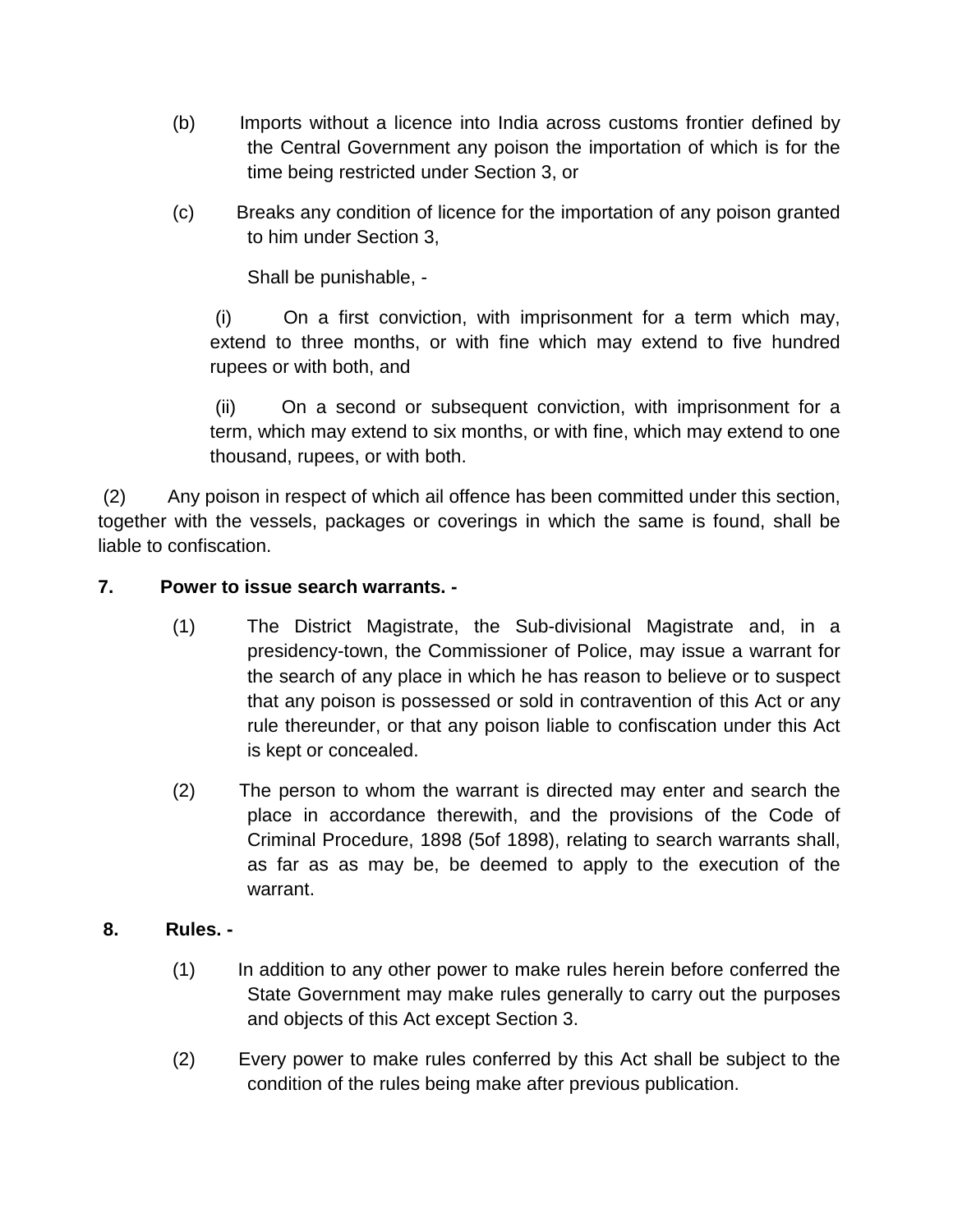(3) All rules made by the Central Government or by the State Government under this Act shall be published in the Official Gazette and on such publication shall have effect as if enacted in this Act.

(4) Every rule made by the Central Government under this Act shall be laid, as soon as may be after it is made, before each House of Parliament, while it is in session, for a total period of thirty days which may he comprised in one session or in two or more successive sessions, and if, before the expiry of the session immediately following the session or the successive sessions aforesaid, both Houses agree in making any modification in the rule or both Houses agree that the rule should not be made, the rule shall thereafter have effect only in such modified form or be of no effect, as the case may be; so, however, that any such modification or annulment shall be without prejudice to the validity of anything previously done under that rule.

(5) Every rule made by the State Government under this Act shall be laid, as soon as may be after it is made, before the State Legislature].

## **9. Savings. -**

- (1) Nothing in this Act or in any licence granted or rule made thereunder shall extend to, or interfere with, anything done in good faith in the exercise of his profession as such by a medical or veterinary practitioner.
- (2) Notwithstanding anything hereinbefore contained, the State Government may by general or special declare that all or any of the provisions of this Act except Section 3 shall be deemed not to apply to any article or class of articles of commerce specified in such order, or to any poison or class of poisons used for any purpose so specified.
- (3) The authority on which any power to make rules under this Act is conferred may, by general or special order, either wholly or partially-
	- (a) Exempt from the operation of any such rules, or
	- (b) Exclude from the scope of the exemption provided by subsection (1) any person or class of persons either generally or in respect of any poisons specified in order.
- **10. Repeal of Act 1 of 1904** [Repealed by the Repealing Act 1927]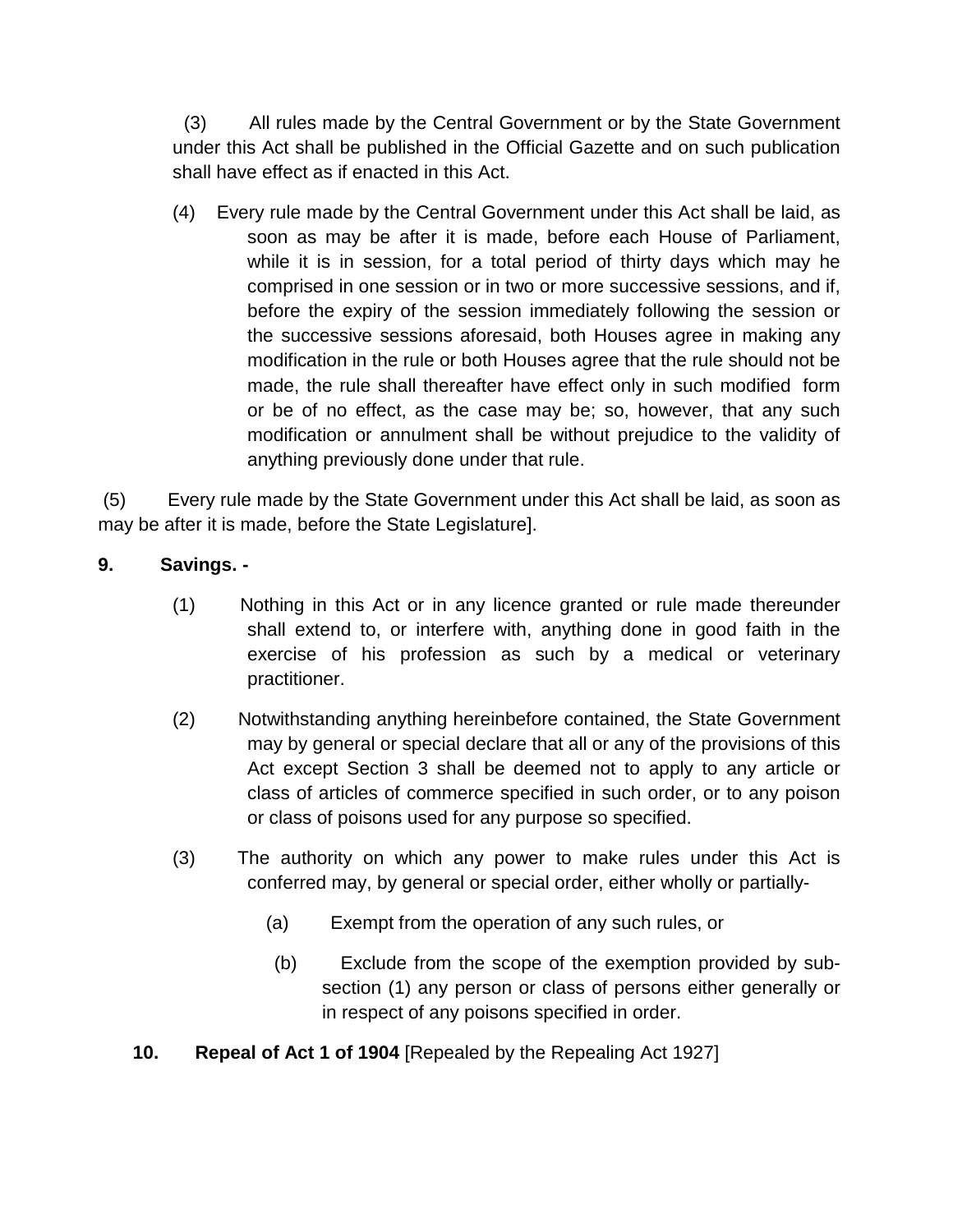#### **THE MODEL POISONS POSSESSION AND SALE RULES, 2013**

#### **NOTIFICATION**

No.G.S.R.

In exercise of the powers conferred by section 2 and 8 of the Poison Act, (Act 12 of 1919), the Central Government hereby makes the following rules for sale of specified poisons, namely:-

### 1. SHORT TITLE AND COMMENCEMENT:

- (1) These rules may be called the Poisons Possession and Sale Rules, 2013.
- (2) They shall extend to whole of the country.
- (3) They shall come to into force on the date of publication in the Official Gazette.

## 2. DEFINITIONS: In these rules, unless the context otherwise requires,-

- (a) "Act" means the Poisons Act, 1919.
- (b) "Dealer" means a person holding license under these rules
- (c) "Licensing authority" means the District Magistrate or any other officer authorized by the State Government under sub-section (1) of Section 7 to grant a license.
- (d) "Licensee" means a holder of a license;
- (e) "notification" means a notification published in the Official Gazette
- (f) "Form" means a form appended to these rules;
- (g) "Schedule" means the Schedule appended to these rules;

(i) "Sale" means any sale by one licensed dealer to another or by a licensed dealer to any educational institution or to any research or medical institution or hospital or dispensary under a qualified medical practitioner (Registered Medical Practitioner) or any recognized public institution or industrial firm requiring poisons for its own use) or to Government Departments or Public Sector Undertakings or to an individual for personal use

3. The poisons specified in the Schedule shall be deemed to be poisons for the purposes of these rules.

4. LICENSE FOR POSSESSION OR SALE: - No person, not exempted under the provisions of the Act shall sell or possess for sale any poison specified in the Schedule except under a license in Form A granted or renewed in that behalf by the licensing authority.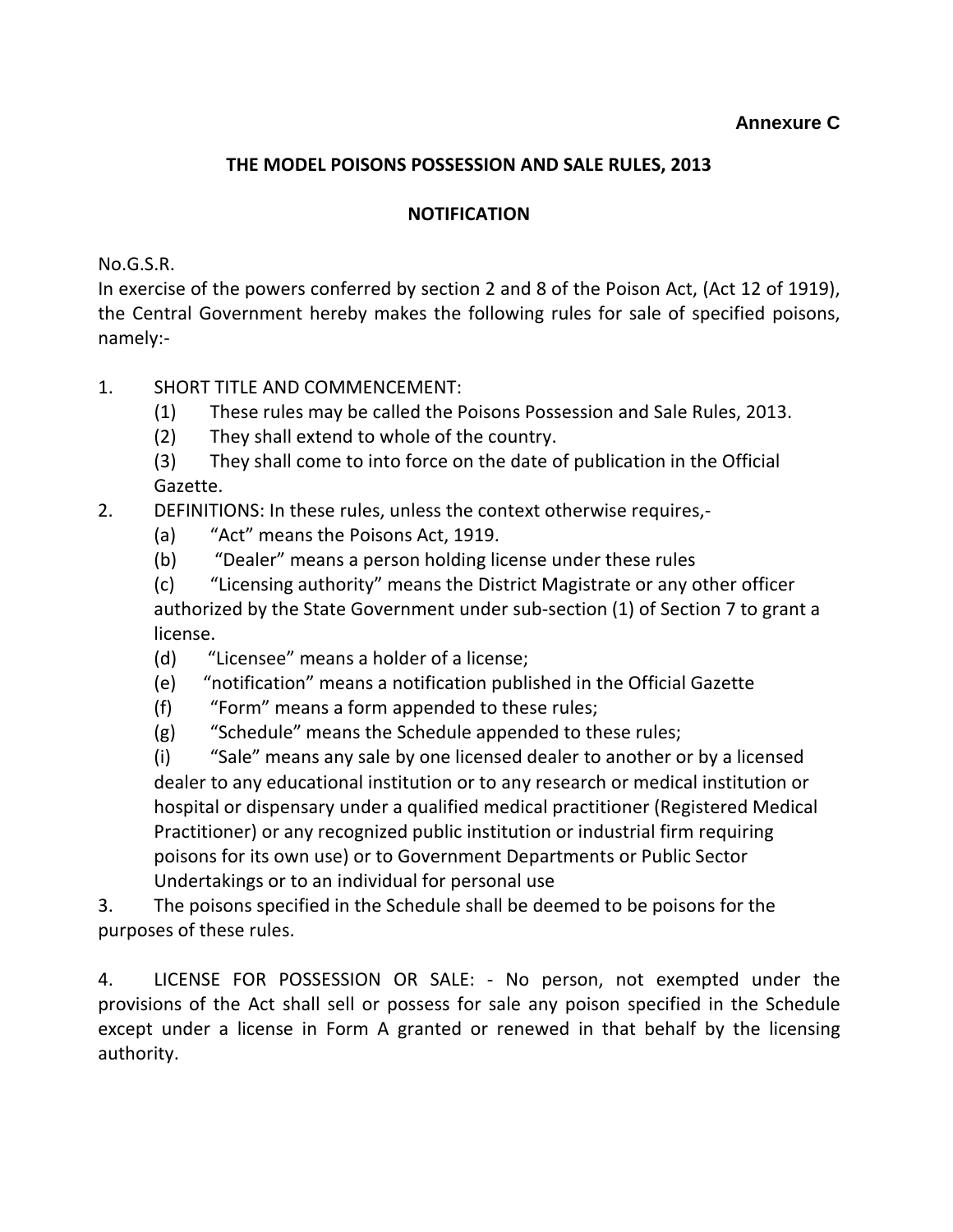5. EXHIBITION OF RULES ON THE PREMISES: - A copy of these rules shall always be displayed in prominent position at the place of Business specified in the license granted under rule 4.

6. APPLICATIONFOR GRANT OR RENEWAL OF LICENSE:

(1) Every person desiring for the grant of license or renewal of a license shall make a written application to the licensing authority in Form B and such application shall bear a court fee stamp of ten rupee and provided that any application for renewal of a license which is made less than three months prior to the date of the expiry of the license shall bear a court fee stamp of five hundred rupees.

(2) Applications for duplicate licenses, when the original is lost or destroyed shall be made in writing and shall bear a court fee stamp of five hundred rupees.

(3) In the case of any change in the place of business of the licensee, a fresh application for license shall be made to the licensing authority and such application shall bear a court – stamp of five hundred rupees.

(4) The licensee shall prominently display the license in the place of business.

7. DURATION OF LICENSE: Subject to the provisions of rules 8 and 9, a license granted or renewed under these rules shall remain in force for five years from the date of issue.

8. DISCRETION OF LICENSING AUTHORITY: A license may be cancelled or revoked at any time. The grant/renewal/cancellation/revocation of a license shall be in the discretion of the licensing authority.

Provided that the licensing authority shall give an opportunity to the party concerned to show cause if any against the action proposed to be taken and shall record in writing the reasons for refusing to grant or renew a license or for cancelling or revoking a license.

Provided that the applicant for a license or a licensee whose license has been refused renewal or has been cancelled/revoked and is aggrieved by an order of the Licensing Authority can file an appeal with the Appellate Authority notified by the State Government.

9. TERMINATION OF LICENSE: A license shall terminate on the death of the licenseholder or on the transfer of his business, or if granted to a firm or company, on the winding up or the transfer of the business of such firm or company.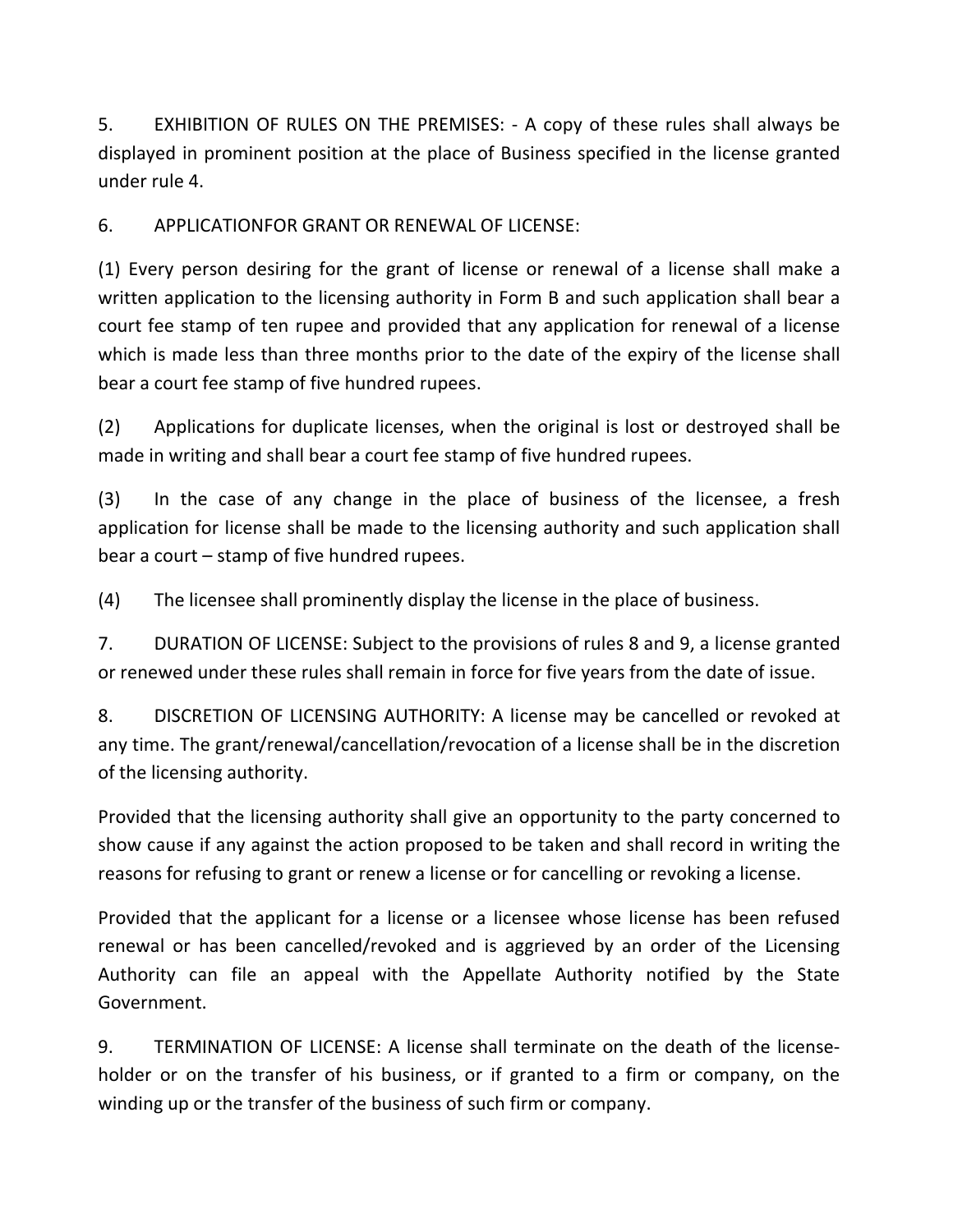Provided that, if the business carried on by the licensee as such of the firm or company is transferred as a going concern and the transferee applies for a fresh license, with court fee stamp of hundred rupees, within fourteen days of the date of transfer, the subsisting license shall continue to be in force until a new license has been granted or the application for fresh license is rejected by the licensing authority.

10. DISPOSAL OF STOCK ON TERMINATION, REVOOCATION OR CANCELLATION OF LICENSE: In the event of revocation or cancellation of the license under rule 8 or in the event of the termination of license under rule 9, the stock of poison may be sold to any other license holder within a period of three months from the date of such termination, revocation or cancellation of the license, after which the remaining poison may be destroyed under the orders of the licensing authority. In the case referred to in rule 9, the proceeds of the sale, if any, shall be made over to the legal representative of the deceased license holder or his transferee or, liquidator of the dissolved firm or company of the transferee of the firm or company, as the case may be.

11. POWER TO INSPECT POISONS AND REGISTERS: Any Executive Magistrate or a Police officer of the rank of Sub-Inspector and above or a Medical Officer appointed by the State Government or an Inspector appointed under Section21 of the Drugs and Cosmetics Act, 1940 (Central Act 23 of 1940) may at any time visit and inspect the premises of the license holder where a poison is kept for sale and may inspect all poisons found therein and the registers.

12. LICENSE TO WHOM GRANTED:

(1) A license shall be granted only to a person who in the opinion of the licensing authority is competent to conduct business in poisons.

(2) The license issued to a firm or company shall always be in the name of the proprietor or proprietors of the company or a responsible person to be nominated by such proprietor or proprietors for the purpose, or in the case of a public company, in the name of its manager.

(3) The name or names so given may be altered or amended by the licensing authority on a written application from the firm or company and such application shall bear a court fee stamp of hundred rupees.

13. SALE OF POISON: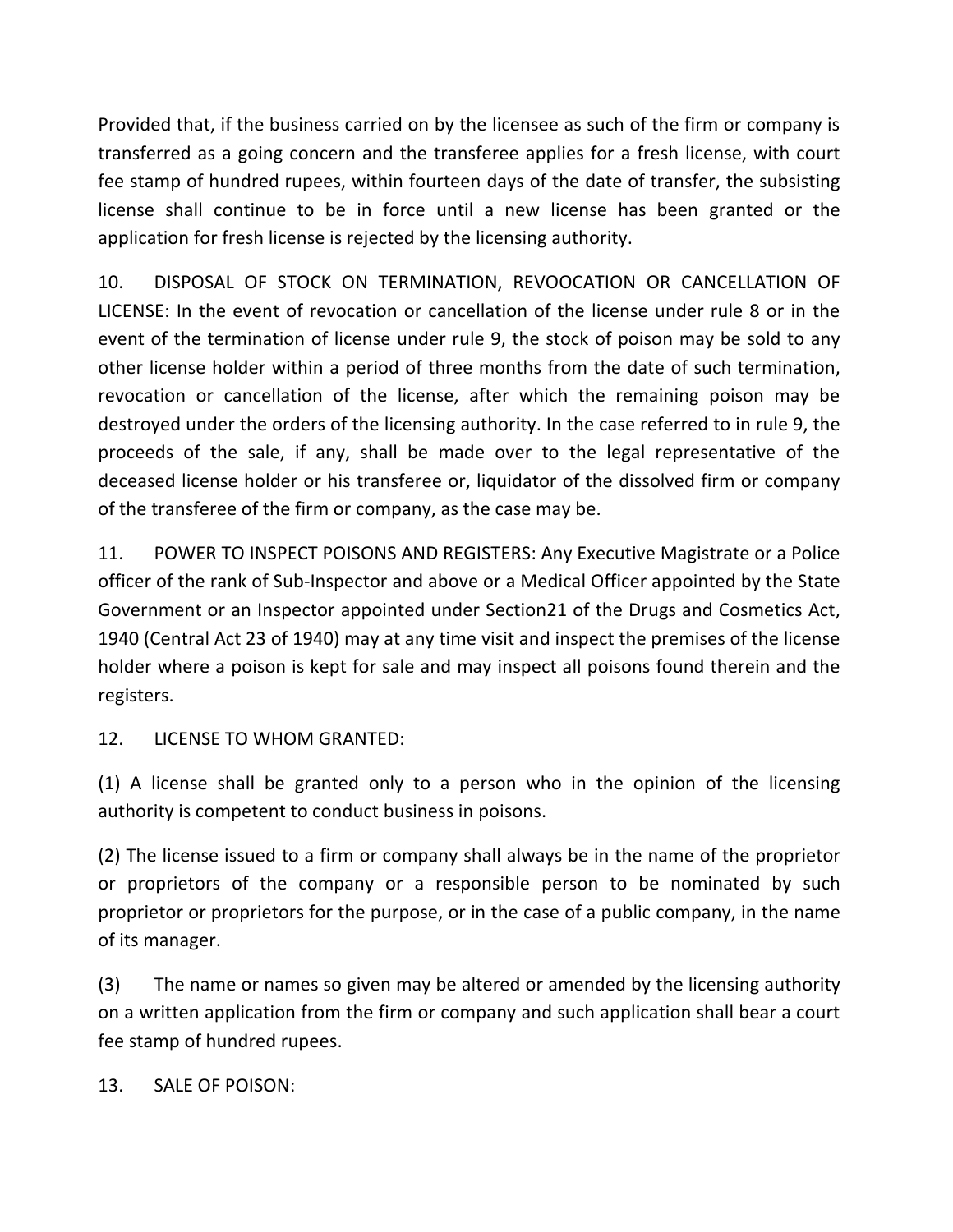(1) Every sale of poisons, shall, as far as practicable, be made by the license-holder in person or where the license-holder is a firm or a company, through or under supervision of, an accredited representative or such firm or company.

(2) A person holding license for possession and sale of poisons granted under these Rules shall store and sell from the premises specified in the license.

14. PERSONS TO WHOM POISONS MAY BE SOLD: A license holder shall not sell any poison to any person, unless the latter is personally known to him, or identified to his satisfaction by producing a photo identity card which has his address or substantiate it with a document giving his address. He shall also ascertain before selling any poison the name, telephone and address of the purchaser and the purpose for which the poison is purchased. He shall not sell any poison to any person who appears to him to be under the age of eighteen years, or to any person who does not appear to him to be in full possession of his faculties.

15. REGISTER OF SALES OF POISONS :- (1) Every license holder shall maintain a register in which he shall enter correctly all sales of poison other than those used by a Chemist, Druggist or Compounder dispensing or compounding in compliance with the prescription of a qualified medical or veterinary practitioner. The following details shall be entered in such register in respect of such sale, namely:

(a) Serial No; (b) Name of poison, (c) Quantity sold, (d) Date of sale; (e) Name and address of the purchaser, serial number of the photo-identity card produced and the name of the issuing authority (f) Purposes for which the poison was stated by the purchaser to be required, (g) Signature of purchaser (or thumb impression if illiterate or in the case of purchase by post date on which the letter was written and reference to the original in the file in which it is preserved, (h) Signature of a person identifying the purchaser if any (or thumb impression, if illiterate); and (i) Signature of Dealer.

(2) In a separate portion of the register he shall be enter in separate columns for each poison, the quantity of each poison sold daily, and those entries shall be filled up from day to day.

(3) The signature in the register prescribed under item (i) of sub rule (15) shall be that of the license –holder himself, or, when the license holder is a firm or company, that of an accredited representative of such firm or company and shall be written at the time of sale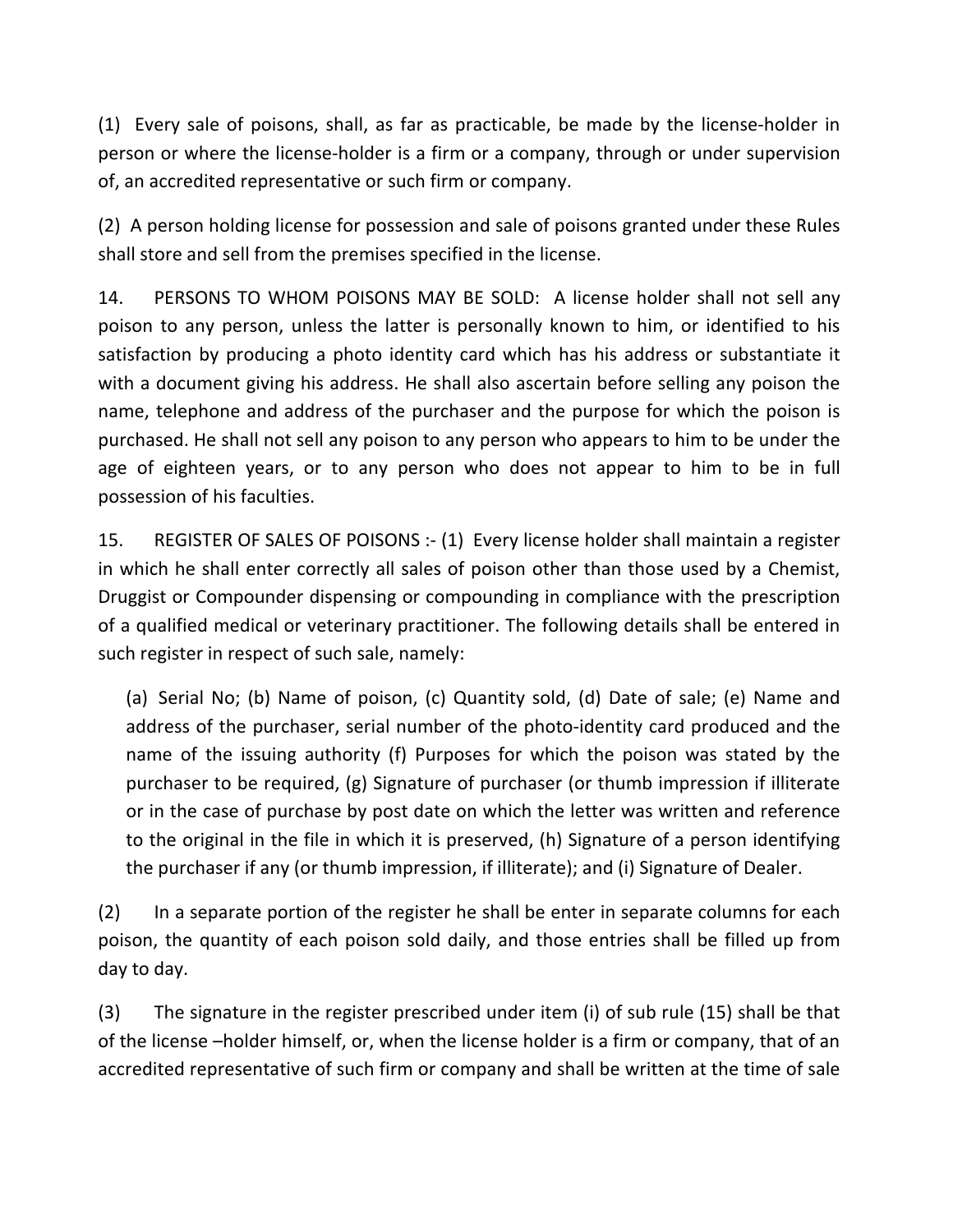or dispatch to the purchaser. Such signature shall be held to imply that the signatory had satisfied himself that the requirements of rule 14 have been fulfilled.

(4) All letters or written orders referred to under item (g) of the above register shall be preserved in original by the license holder for a period not less than two years from the date of the sale.

(5) The daily balance of stock should be entered in the register.

16. CUSTODY OF POISONS KEPT FOR SALE AND LABELLING OF RECEPTACLES IN WHICH THEY ARE KEPT: All poisons kept for sale under these rules by any license-holder shall be kept securely in a box, almirah, room or building (according to the quantity maintained) which shall be secured by lock and key and in which no substance shall be placed other than poisons possessed in accordance with a license granted under the Act, and each poison shall be kept securely within such box, almirah, room or building in a separate closed receptacle of glass, metal or earthenware. Every such box, almirah, room or building and every such receptacle shall be marked with the word "POISON" in red letters, both in English and in the local language and in the case of receptacles containing separate poisons, with name of such poison.

17. POISONS SOLD TO BE SECURELY PACKED AND LABELLED: When any poison is sold, it shall be securely packed in a closed receptacle or container (according to the quantity); and every such receptacle or packet shall be labeled by the licensee with a red label bearing in English and in local language giving the name of the poison and the name and address of the licensee. The following universal warning symbols shall also be displayed



18. SECURITY, STORAGE & INCIDENT MANAGEMENT OF ACIDS/CORROSIVE SUBSTANCES BY USERS (EXCEPT INDIVIDUALS)

A standard operating procedure (SOP) outlining the measures undertaken for security, storage and incident management of acids/corrosive substances shall be prepared and displayed prominently in the premises of the user.

(1) Security of acid/corrosive substances.

(a) A person shall be made accountable for possession and safe keeping of acid in the premises.

(b) The storage of acid/corrosive shall be under the supervision of this person.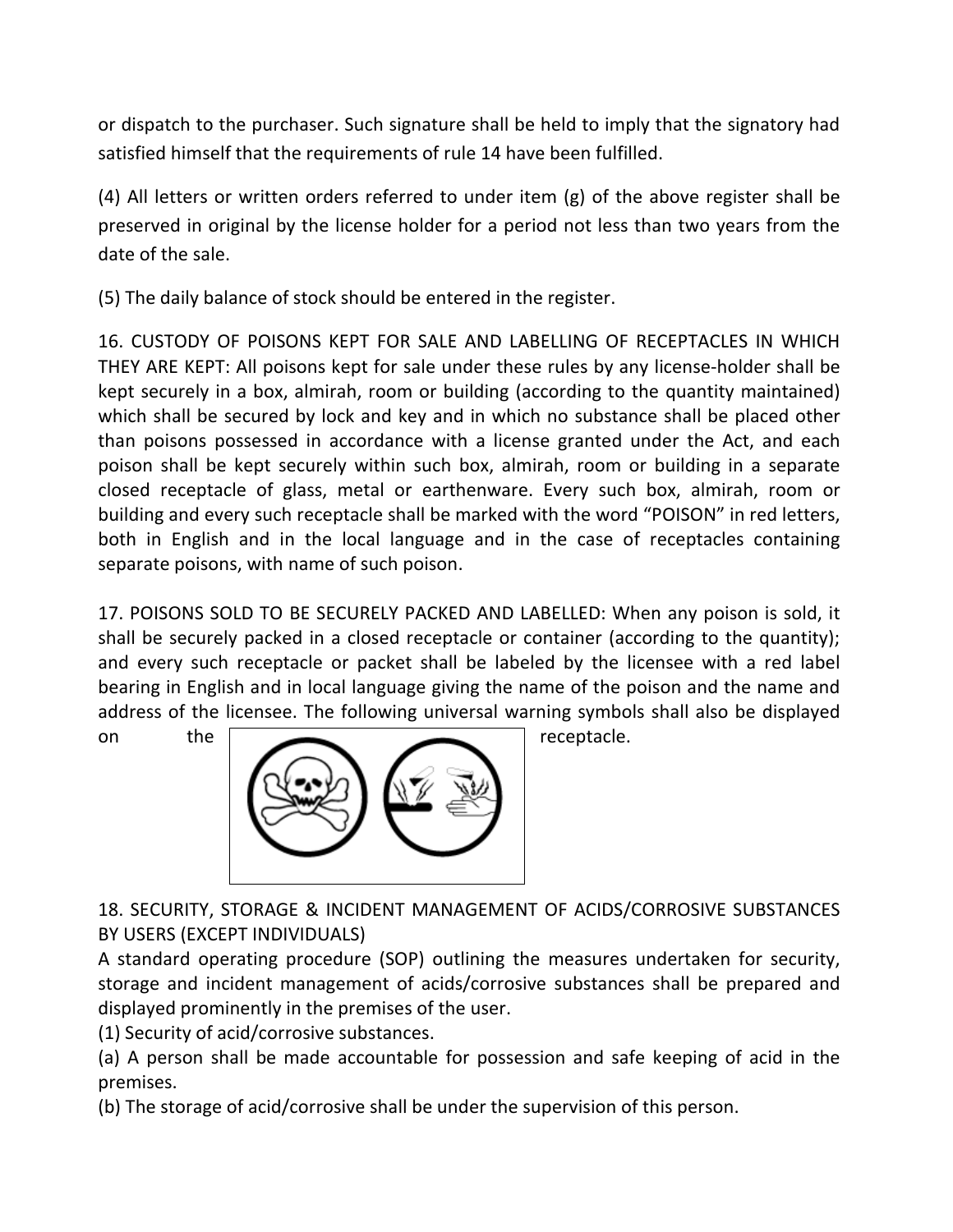(c) The storage of acid/corrosive shall be under double lock system to ensure more security.

(d) A register of usage of acid shall be maintained and the same shall be filed with the concerned SDM every quarter.

(e) There shall be compulsory checking of the students/personnel leaving the laboratories/place of storage where acid/corrosive is used/stored.

(2) Storage of acids/corrosive substances.

(a) The chemicals should be stored in plastic or other suitable containers.

(b) All storage containers should be labeled to indicated the identity of the chemicals and the hazards involved and the precautions to be taken.

(c) Incompatible chemicals should not be stored together.

(d) The inventory of corrosive chemicals should be kept to a minimum.

(e) Protective gloves, aprons, safety glasses and face shields should be worn where appropriate

(f) Acids should be diluted with care – always add acid to water, never add water to acid.

(3) Incident Management

(a) Skin contact: Quickly take off contaminated clothing, shoes and leather goods (e.g. watchbands, belts). Quickly and gently blot or brush away excess chemical. Immediately flush with lukewarm, gently flowing water for at least 30 minutes. DO NOT INTERRUPT FLUSHING. If it can be done safely, continue flushing during transport to hospital. Immediately call a Poison Centre or doctor. Treatment is urgently required. Transport to a hospital.

(b) Eye contact: Avoid direct contact. Wear chemical protective gloves if necessary. Quickly and gently blot or brush chemical off the face. Immediately flush the contaminated eye(s) with lukewarm, gently flowing water for at least 30 minutes, while holding the eyelid(s) open. If a contact lens is present, DO NOT delay flushing or attempt to remove the lens. Neutral saline solution may be used as soon as it is available. DO NOT INTERRUPT FLUSHING. If necessary, continue flushing during transport to hospital.

(c) Ingestion: Have victim rinse mouth with water. If vomiting occurs naturally, have victim lean forward to reduce risk of aspiration. Have victim rinse mouth with water again. Immediately call a Poison Centre or doctor. Treatment is urgently required. Transport to a hospital.

(d) Inhalation: Take precautions to ensure your own safety before attempting rescue (e.g. wear appropriate protective equipment). Move victim to fresh air. Keep at rest in a position comfortable for breathing. If breathing is difficult, trained personnel should administer emergency oxygen. DO NOT allow victim to move about unnecessarily. Symptoms of pulmonary edema may be delayed. Immediately call a Poison Centre or doctor. Treatment is urgently required. Transport to a hospital.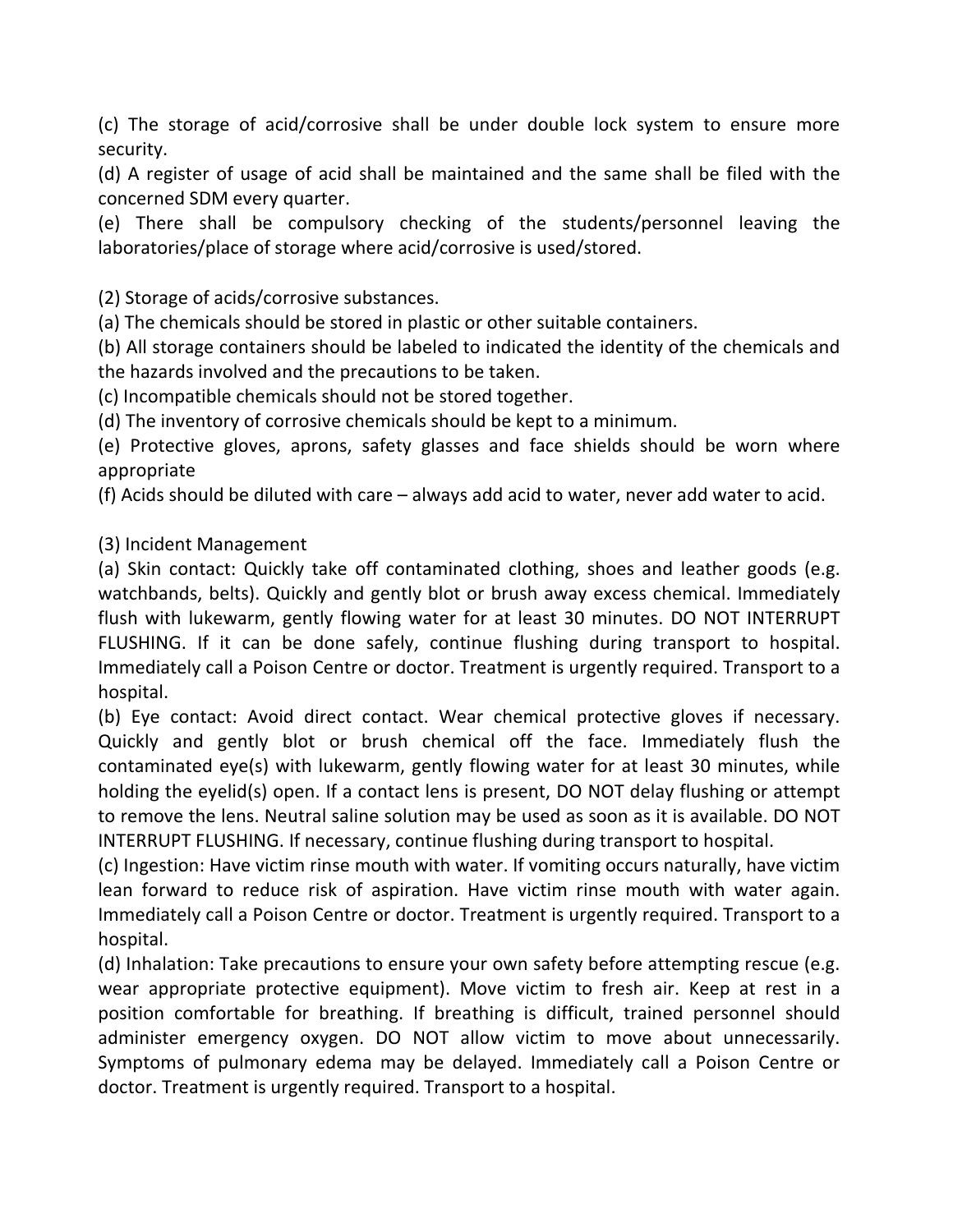19. Penalties

Any person who breaches a Rule made under Section 2 of the Poisons Act shall be liable for punishment under Section 6 of the Poisons Act.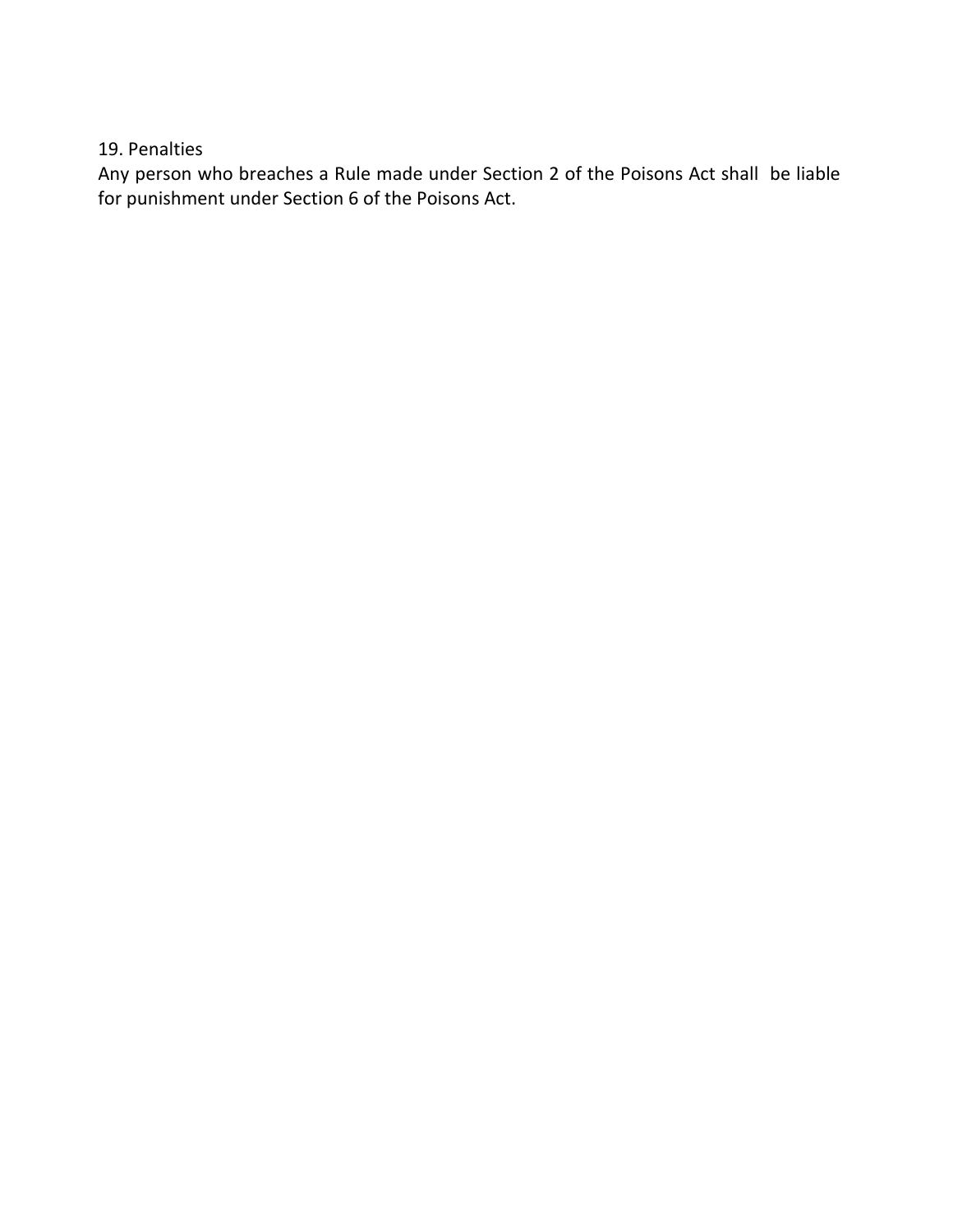# **The Schedule [See Rule 2 and 3] List of Poisons**

- 1. Acetic acid (beyond 25% concentration by weight)
- 2. Acetic Anhydride
- 3. Sulphuric acid  $(H_2SO_4)$ (beyond 5% concentration by weight)
- 4. Hydrochloric acid (HCI) (beyond 5% concentration by weight)
- 5. Phosphoric acid  $(H_3PO_4)$
- 6. Hydrofluoric acid (HF)
- 7. Perchloric acid (HCIO<sub>4</sub>)
- 10. Formic Acid (beyond 10% concentration by weight)
- 11. Hydrocyanic acid except substances containing less than 0.1 per cent weight in weight of Hydrocyanic acid.
- 12. Hydrochloric acid, except substances containing less than 5 per cent weight in weight of Hydrochloric Acid
- 13. Nitric acid, except substances containing less than 5 per cent weight in weight of Nitric Acid.
- 14. Oxalic Acid
- 15. Perchloride of mercury (corrosive sublimate)
- 16. Potassium Hydroxide except substances containing less than 2 per cent weight in weight of Potassium Hydroxide
- 17. Sodium Hydroxide except substances containing less than 2 per cent weight in weight of sodium Hydroxide.
- 18. Hydrogen peroxide (beyond 50% concentration by weight)
- 19. Formaldehyde (beyond 25% concentration by weight)
- 20. Phenol (beyond 3% concentration by weight)
- 21. Sodium Hypochlorite Solution (beyond 5% concentration by weight)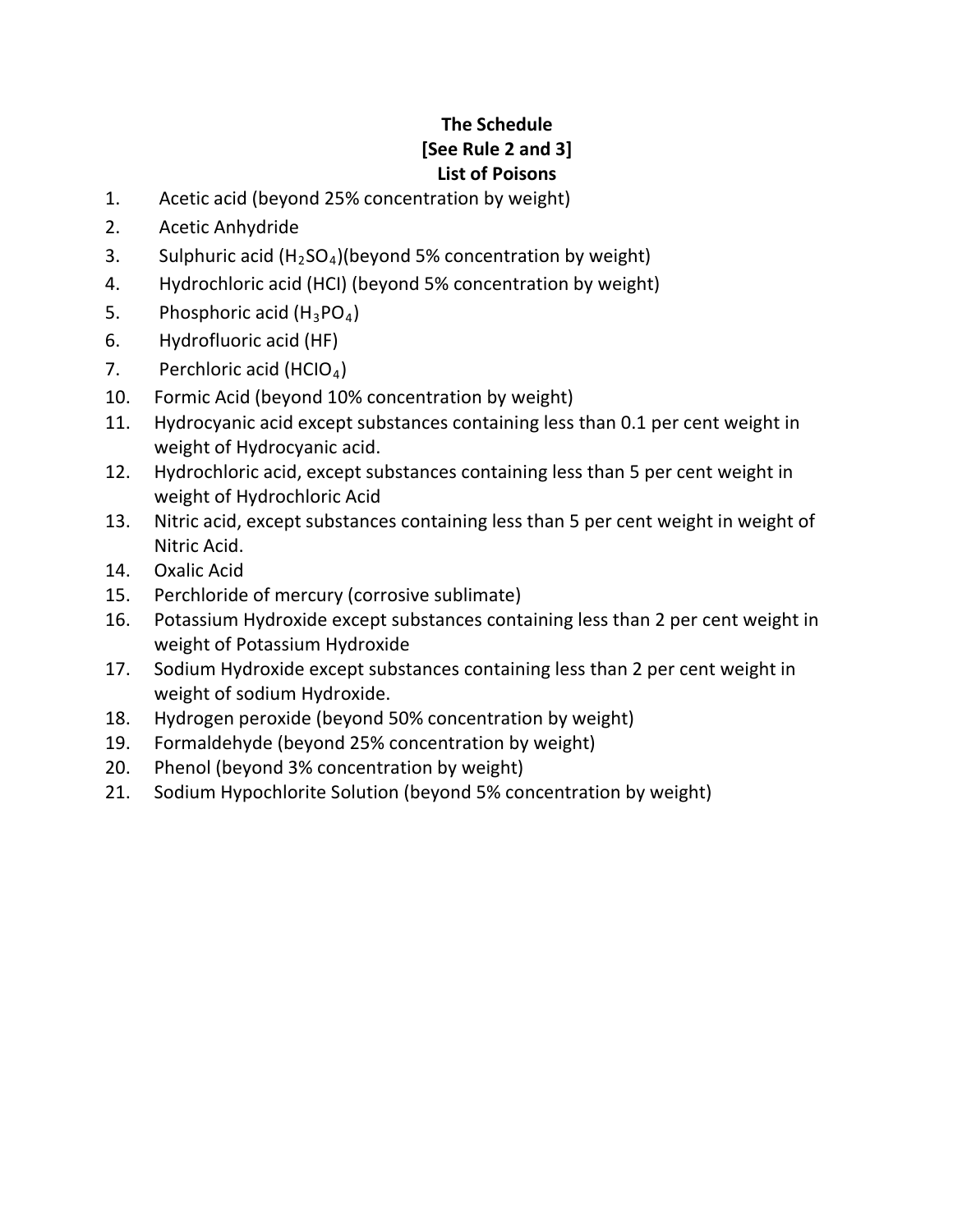### **FORM A (See rule 4) License for possession and sale of Poisons**

| Photograph        | οf |
|-------------------|----|
| License           |    |
|                   |    |
| Holder/Authorised |    |
| Representative    |    |
|                   |    |

Register No.

Name of Licensee

Locality of shop

Shri\_\_\_\_\_\_\_\_\_\_\_\_\_\_\_\_\_\_\_\_\_\_\_\_\_\_\_son of shri\_\_\_\_\_\_\_\_\_\_\_\_carrying on business as \_\_\_\_\_\_\_\_\_\_\_\_\_in the \_\_\_\_\_\_\_\_\_\_\_\_\_\_(Name of Local Body) under \_\_\_\_\_\_\_\_\_\_\_Police Station, of The District, is hereby licensed to possess for sale by retail and to sell by retail the following poisons namely:

- 1.\_\_\_\_\_\_\_\_\_\_\_\_\_\_\_\_\_
- 2.\_\_\_\_\_\_\_\_\_\_\_\_\_\_\_\_\_
- 3.\_\_\_\_\_\_\_\_\_\_\_\_\_\_\_\_\_ 4.\_\_\_\_\_\_\_\_\_\_\_\_\_\_\_\_\_

 $5.$ 

This license is subject to the conditions specified on reverse, the breach of any of which shall involve forfeiture of the license as well as liability to the penalties provided by Section 6 of the Poisons Act, 1919.

This license will remain in force from the date of grant for a period of five years unless previously terminated by the death of the license holder or cancelled by the Licensing authority concerned.

Seal and Signature of Licensing Authority

## **CONDITIONS**

- 1. Subject to the provisions of rules 5(1) and 8, a license granted or renewed on any day shall remain in force for a period of five years. Every applicant for the grant or renewal of a license shall make a written application to the Licensing Authority and such application shall bear a Court-fee stamp of hundred rupees.
- 2. A license shall terminate on the death of the license-holder or if granted to a Firm or company on the winding up or transfer of the business of such firm or company.
- 3. The License Authority may for any sufficient cause revoke or cancel any license.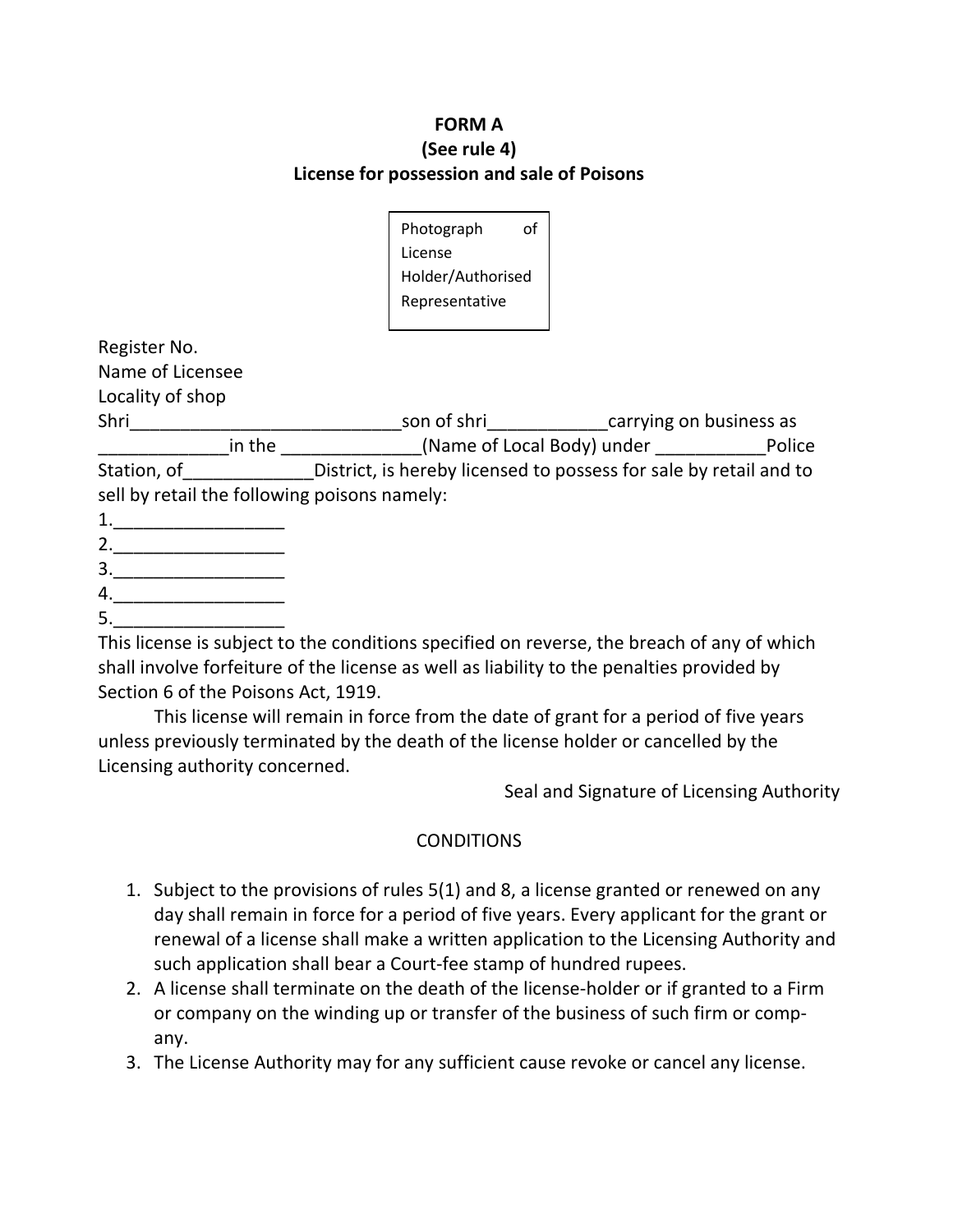- 4. Every sale of a poison shall so far as possible be conducted by the License-holder in person or where the license-holder is a Firm or a Company, through or under the supervision of an accredited representative of such firm or company.
- 5. A License-holder shall not sell any poison to any person unless the later is personally known to him or identified to this satisfaction by producing photoidentity card. He shall not sell any poison to any person who appears to him to be under the age of 18 or to any person who does not appear to him to be in full possession of his faculties.
- 6. (i) Every license-holder shall maintain a register in which he shall enter all sales of poison other than those used by a chemist and druggist for dispensing or compounding in compliance with the prescription of a medical or veterinary practitioner. The following particulars shall be entered in such register in respect of each sale, namely:
	- a) Serial No.
	- b) Date of sale
	- c) Name, telephone number and address of the purchaser
	- d) Name of the poison
	- e) Quantity sold
	- f) Purpose for which the poison was stated by the purchaser to be required.
	- g) Signature of purchaser or thumb impression if illiterate or in case of purchase by post, date of letter or written order and reference to the origins in the file in which is preserved.
	- h) Signature of dealer
	- (2) In a separate portion of the register shall be entered, in separate column for each, poison the quantity of each such poison sold daily and these entries shall be filed in from day to day.
- (3) The signature under column(h) of the register shall be that of the License-holder himself or when the license-holder is a Firm or company that of an accredited representative of such Firm or company and shall be entered at the time of sale or dispatch to the purchaser. Such signature shall be held to imply that the writer has satisfied myself that the requirements of rule 15 have been fulfilled.
- (4) All letters or written orders referred in column (g) of the register shall be preserved in original by the license-holder or a period of not less than two years from the date of the sale.
- 7(1) A license-holder shall maintain in respect of each poison a stock register, in form II which shall contain the following particulars:
	- a) Serial No.
	- b) Date
	- c) Amount received name and address of person from whom received
	- d) Name and address of person from whom received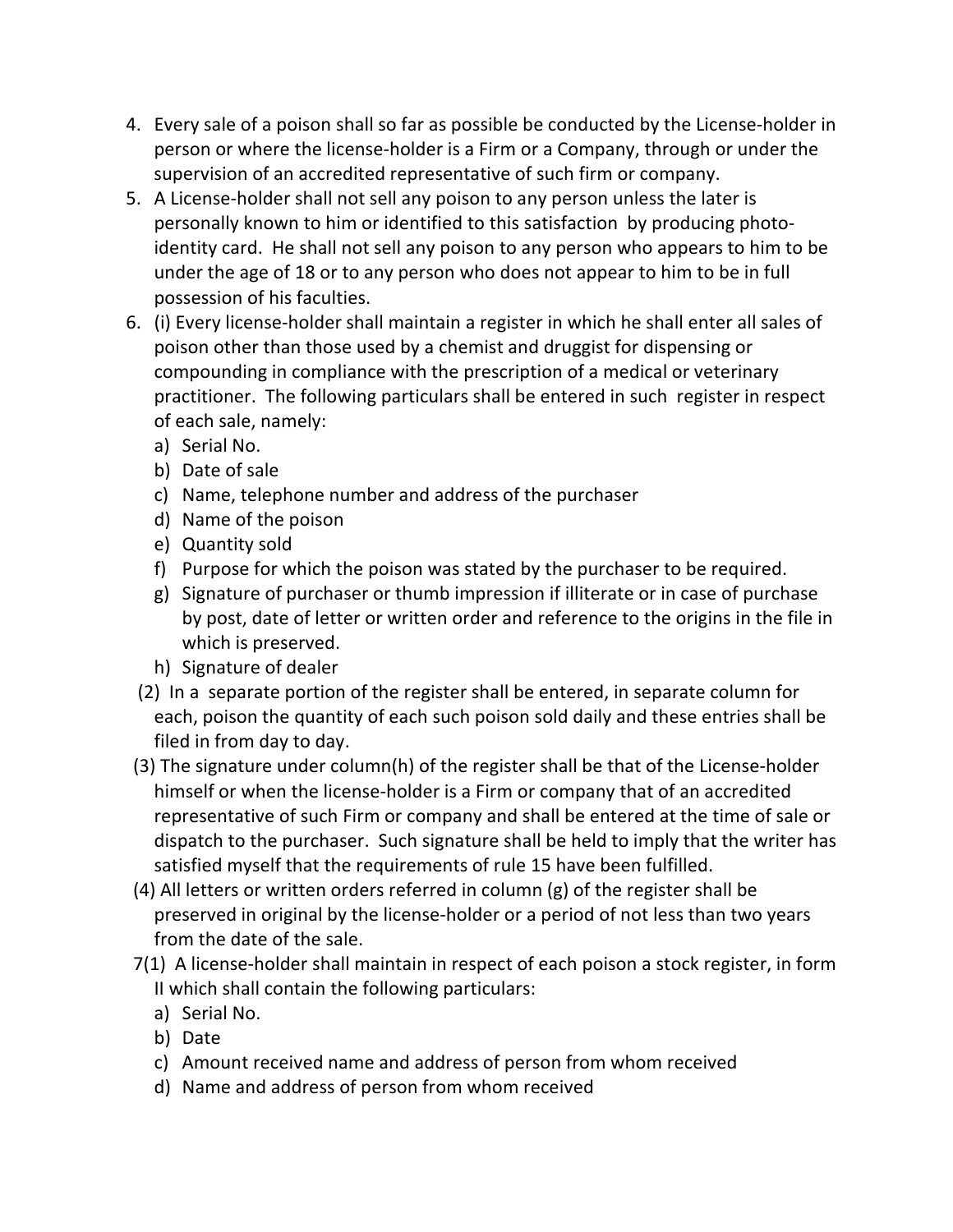- e) Amount sold
- f) Balance in stock
- g) (g) Remarks.

(2) The stock register shall be balanced daily.

8. Any Magistrate or any Officer of Drugs Control Department of or above the rank of Drugs Inspector or police officer of or above the rank of Sub-Inspector or any medical officer of or above the rank of Assistant Medical Officer may at any time visit and inspect all poisons found there and the register maintained under rules 15 and 16.

9. All poisons kept for sale by any license-holder under these rules (except those kept by a chemist and druggist for the purpose of dispensing or compounding in compliance with the prescription of a medical or veterinary practitioner) shall be kept in a box, almirah, room or building (according to the quantity maintained) which shall be secured by lock and key and in which no substance shall be placed other than poisons possessed in accordance with a license granted under the Act and each poison shall be kept within such box, almirah, room or building in a separate closed receptacle of glass, plastic, metal, or earthen-ware. Every such box, almirah, room or building and every such receptacle shall be marked with the word "Poison" in red characters in English and local language and in the case of receptacles containing separate poisons with the name of such poisons.

10. (a) When any poison is sold, it shall be securely packed in closed receptacle or packet (according to the quantity) and every such receptacle or packet shall be labelled by the vendor with a label bearing the name of the poison in English and local language and the number and date of the entry in the register of sales specified in rule 18.

11. The license shall be held subject to the conditions mentioned above and to the provisions of the Act and of any rules from time to time made under the Act.

12. The licensee, if he intends to sell or possess for sale any poison for medicine use will first obtain a requisite license as required under section 18 (C) of the Drugs and Cosmetics Act, 1940.

Note- A poison for medicine use means a drug as defined in section 3 of the Drugs and Cosmetics Act, 1940.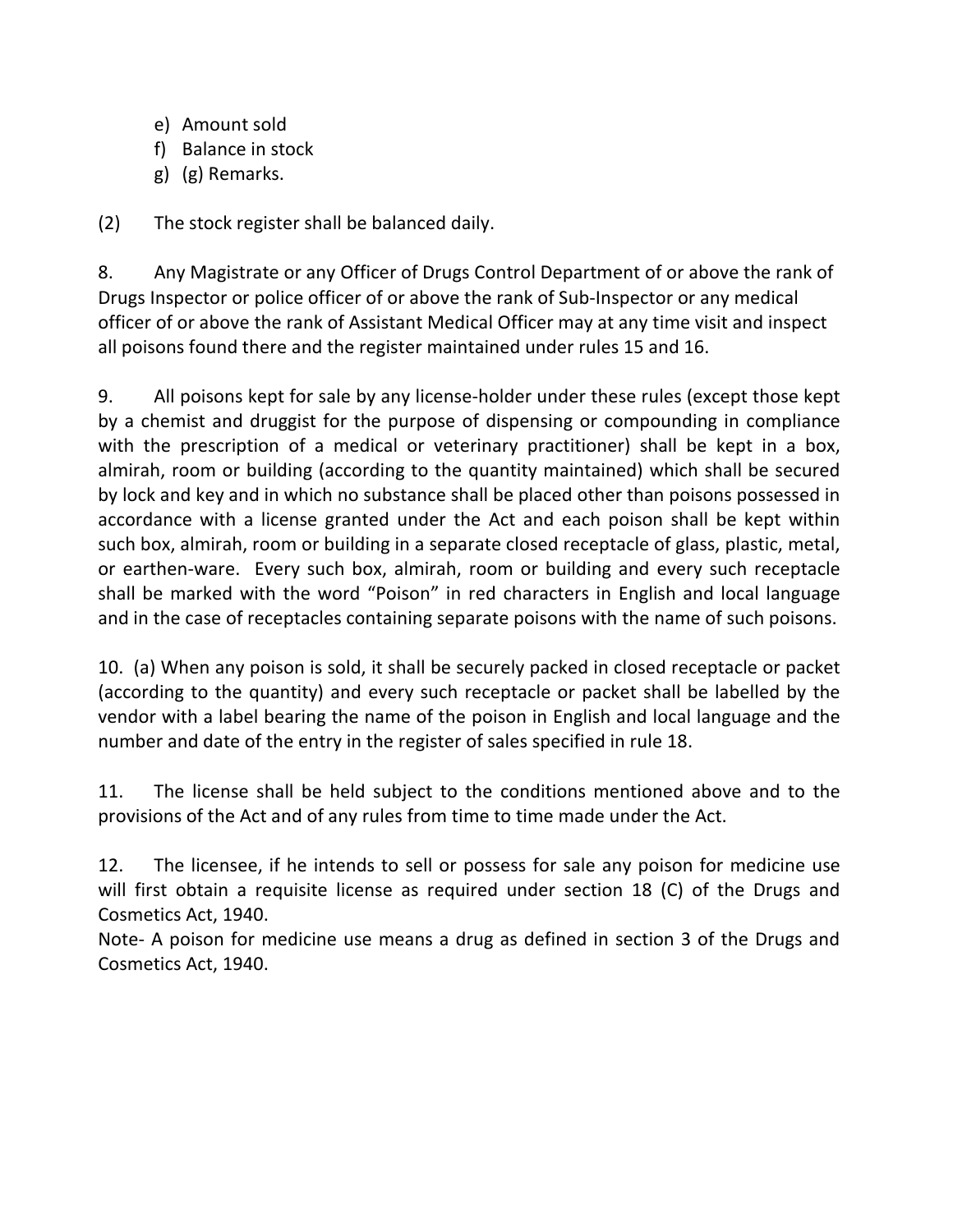## **FORM B**

## **(See rule 6)**

## **Application for Grant/Renewal of License for possession and sale of Poisons[1](#page-20-0)**

- 1. Name of the Applicant/firm:
- 2. Age of the Applicant:
- 3. Office and Residence Address:
- 4. License No. and Copy of License (applicable for renewal applications)
- 5. Documents regarding constitution of the applicant firm including nomination of the authorized representative:
- 6. Full Address of the place of business or shop or of storage for which a license is applied for, number of the flat and the name of the building with house number and the street or the road where it is situated:
- 7. Copy plan of the premises
- 8. Documents pertaining to the right of possession of the premises
- 9. Name of the poison proposed to be sold:

(Applicant should furnish three copies of self-attested photographs along with the application)

<span id="page-20-0"></span> $1$ <sup>1</sup> To be accompanied with a court fee stamp of Rs.10/-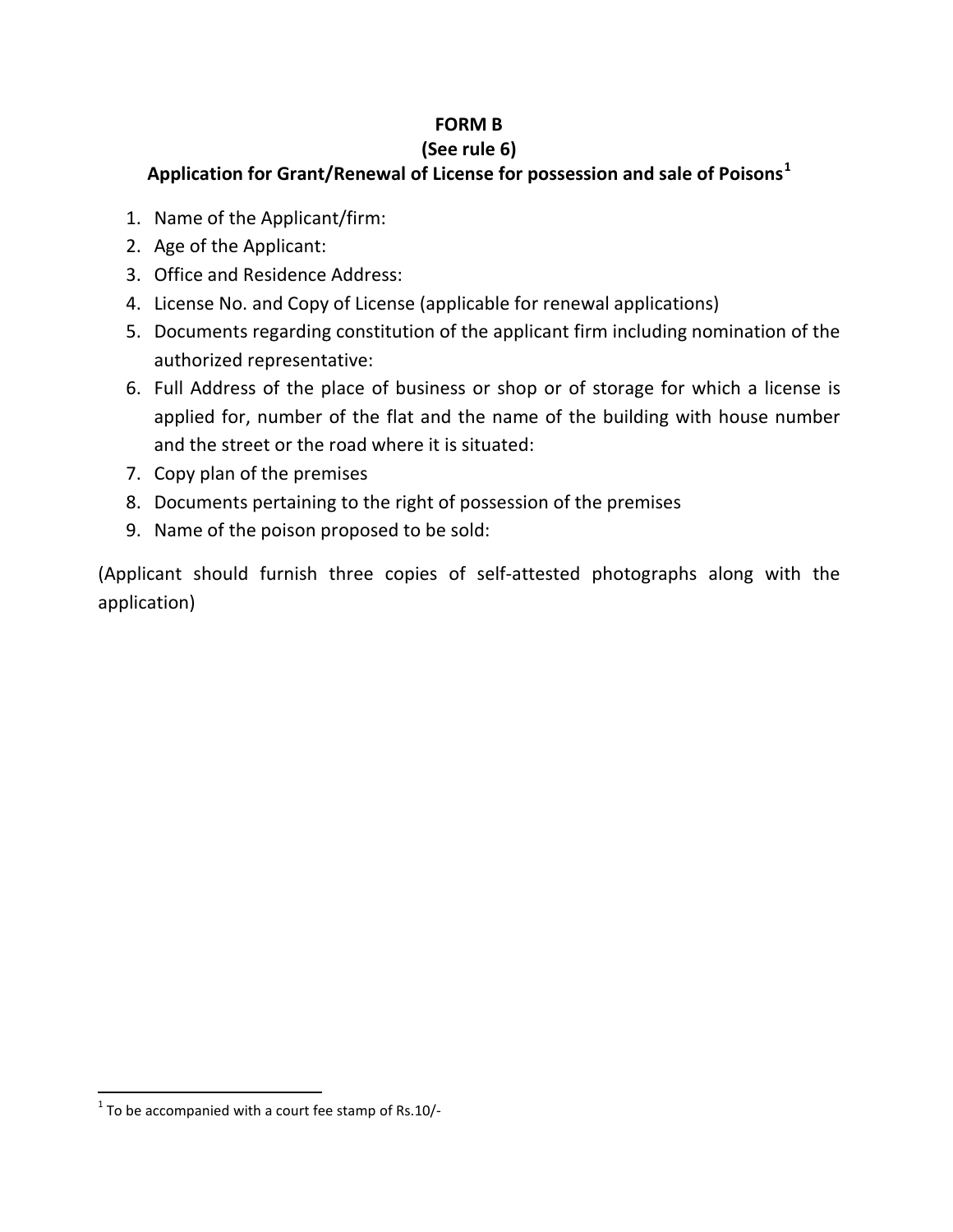#### **PUBLIC NOTICE**

**Annexure D** Whereas, the Hon'ble Supreme Court in WP(Crl.)129 of 2006 Laxmi vs. U.o.I and others on 18/07/2013 had passed certain directions regarding the sale of acid/corrosive substances.

Whereas, the **Example 25 State/UT** is yet to notify the appropriate Poison Rules under the Poisons Act, 1919.

3. As per the directions of the Hon'ble Supreme Court, it is hereby brought to the notice of the general public which includes individuals, educational and research institutions, hospitals, industries, Government Departments and departments of Public Sector Undertakings or sellers of the following acids and corrosive substances, namely that henceforth their sale would be regulated until the new Poison Rules are promulgated: Acetic acid (beyond 25% concentration by weight), Acetic Anhydride, Sulphuric acid (H<sub>2</sub>SO<sub>4</sub>)(beyond 5% concentration by weight), Hydrochloric acid (HCI) (beyond 5% concentration by weight), Phosphoric acid (H<sub>3</sub>PO<sub>4</sub>), Hydrofluoric acid (HF), Perchloric acid (HCIO4), Formic Acid (beyond 10% concentration by weight), Hydrocyanic acid except substances containing less than 0.1 per cent weight in weight of Hydrocyanic acid, Nitric acid, except substances containing less than 5 per cent weight in weight of Nitric Acid, Oxalic Acid, Perchloride of mercury (corrosive sublimate), Hydrogen Peroxide (beyond 50% concentration by weight), Formaldehyde (beyond 25% concentration by weight), Phenol (beyond 3% concentration by weight), Potassium Hydroxide except substances containing less than 2 per cent weight in weight of Potassium Hydroxide, Sodium Hydroxide except substances containing less than 2 per cent weight in weight of sodium Hydroxide.

4. It is hereby directed that:

 i) Over the counter, sale of acid is completely prohibited unless the **seller** maintains a **log/register** recording the sale of acid which will contain the **details of the person(s)** to whom acid(s) is/are sold and the quantity sold. The log/register shall contain the **address of the person** to whom it is sold. No acid shall be sold to any person who is **below 18 years** of age.

(ii) All sellers shall sell acid only after the **buyer** has shown:

a) a **photo ID issued by the Government** which also has the address of the person.

b) specifies the **reason/purpose** for procuring acid.

 (iii) All stocks of ac id must be declared by the **seller** with the concerned are Sub-Divisional Magistrate (SDM) **within 15 days** of this notice.

 (iv) In case if any undeclared stock of acid is detected, the concerned SDM will confiscate the stock and suitably impose **fine on such seller up to Rs. 50,000/-.**

(v)The concerned SDM may impose **fine up to Rs.50,000/-** on any person who commits breach of any of the above directions.

. It is further directed that the educational institutions, research laboratories, hospitals, Government Departments and the departments of Public Sector Undertakings, who are required to keep and store acid, shall follow the following guidelines:

(i)A register of usage of acid shall be maintained and the same shall be filed with the concerned SDM.

(ii) A person shall be made accountable for possession and safe keeping of acid in their premises.

 (iii)The acid shall be stored under the supervision of this person and there shall be compulsory checking of the students/ personnel leaving the laboratories/place of storage where acid is used.

The concerned SDM shall be vested with the responsibility of taking appropriate action for the breach/default/ violation of the above directions.

All the buyers and sellers of acids and corrosive substances are requested to follow the above directions scrupulously.

Dated: ( )

Home Secretary

State/UT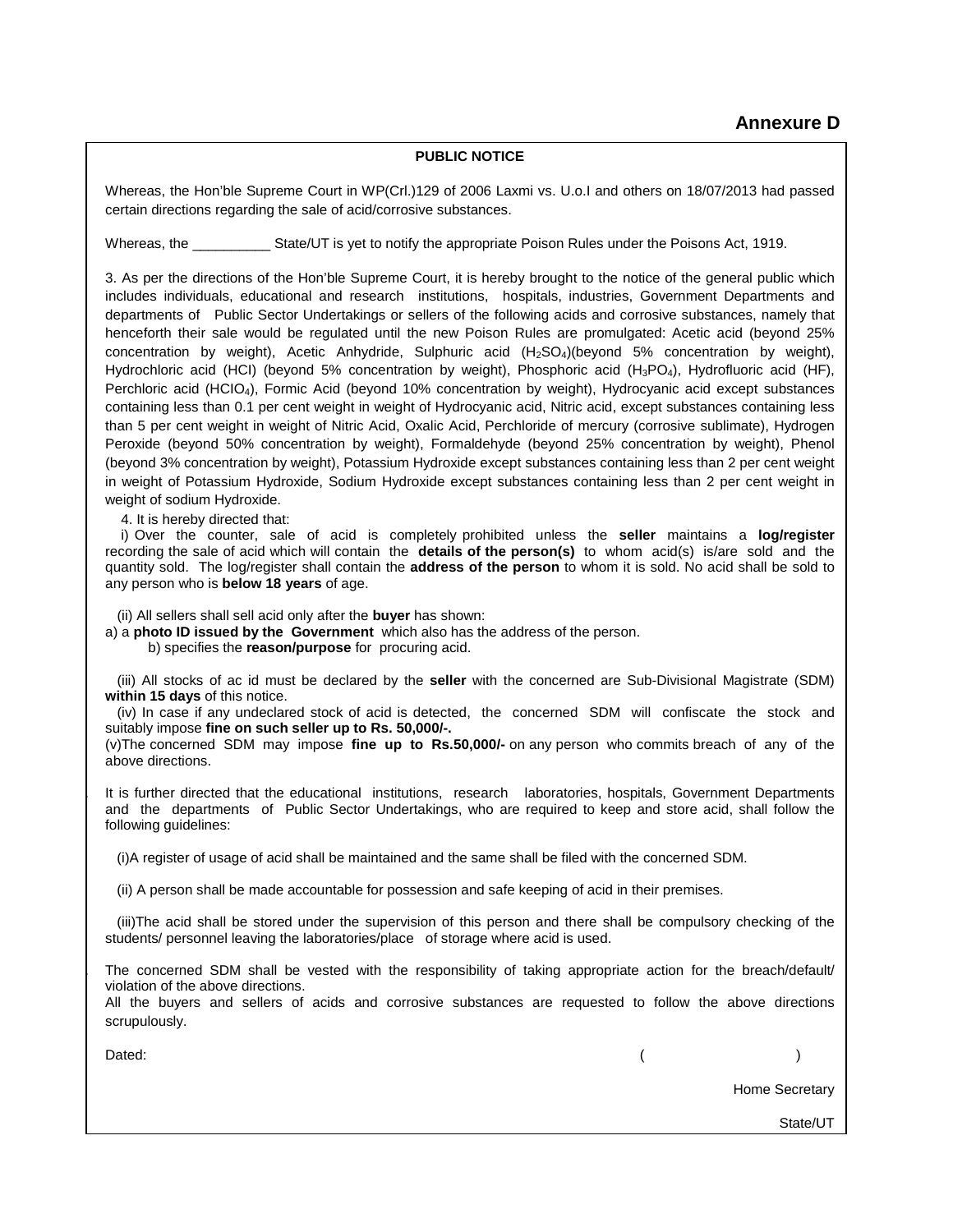#### **ADVISORY OF THE MOHFW REGARDING THE FREE TREATMENT OF ACID ATTACK VICTIMS**

**No. 2.28015/46/2013 – H**

**Government of India**

**Ministry of Health and Family Welfare**

**(Hospital Section)**

**\*\*\*\*\*\***

**Nirman Bhawan, New Delhi**

**Dated 02.5.2013**

To

The Principal Secretaries / Secretaries (Health)

All the States / UTs

(As per list)

#### **Subject : Providing free medical treatment to acid attack victims – regarding**

Sir,

I am directed to refer to a Writ Petition (Criminal) no. 129 of 2006 in the matter of Laxmi through her father vs. Union of India and others filed before Hon'ble Supreme Court in the context of acid attack. Hon'ble Supreme Court in its judgment dated 31.08.2012 directed the Union Home Secretary to discuss the enactment of appropriate provisions for effective regulation of sale of acids in States/UTs. One of the reliefs prayed for by the petitioner was to direct the respondent to appoint and constitute a committee for adopting measures for proper treatment, after care and rehabilitation of the victims of acid attack.

2. Attention is drawn to the Criminal Law (Amendment) Act 2013 (No. 13 of 2013), which came into force on 3<sup>rd</sup> February, 2013 and has been gazetted on  $2^{nd}$  April, 2013. As per the section 357-C inserted in Code of Criminal Procedure, 1973 by the amendment, it has been provided that "All Hospitals, public or private whether run by the Central Government, the State Government, Local Bodies or any other person shall immediately, provide the first aid or medical treatment, free of cost, to the victims of any offence covered under section 326-A, 376, 376-A, 376-B, 376-C, 376-D or Section 376-E of the Indian Penal Code and shall immediately inform the police of such incident."

Section 326A provides that "Whosoever causes permanent or partial damage or deformity to, or burns or maims, disfigures or disables, any part or parts of the body of a person or causes grievous hurt by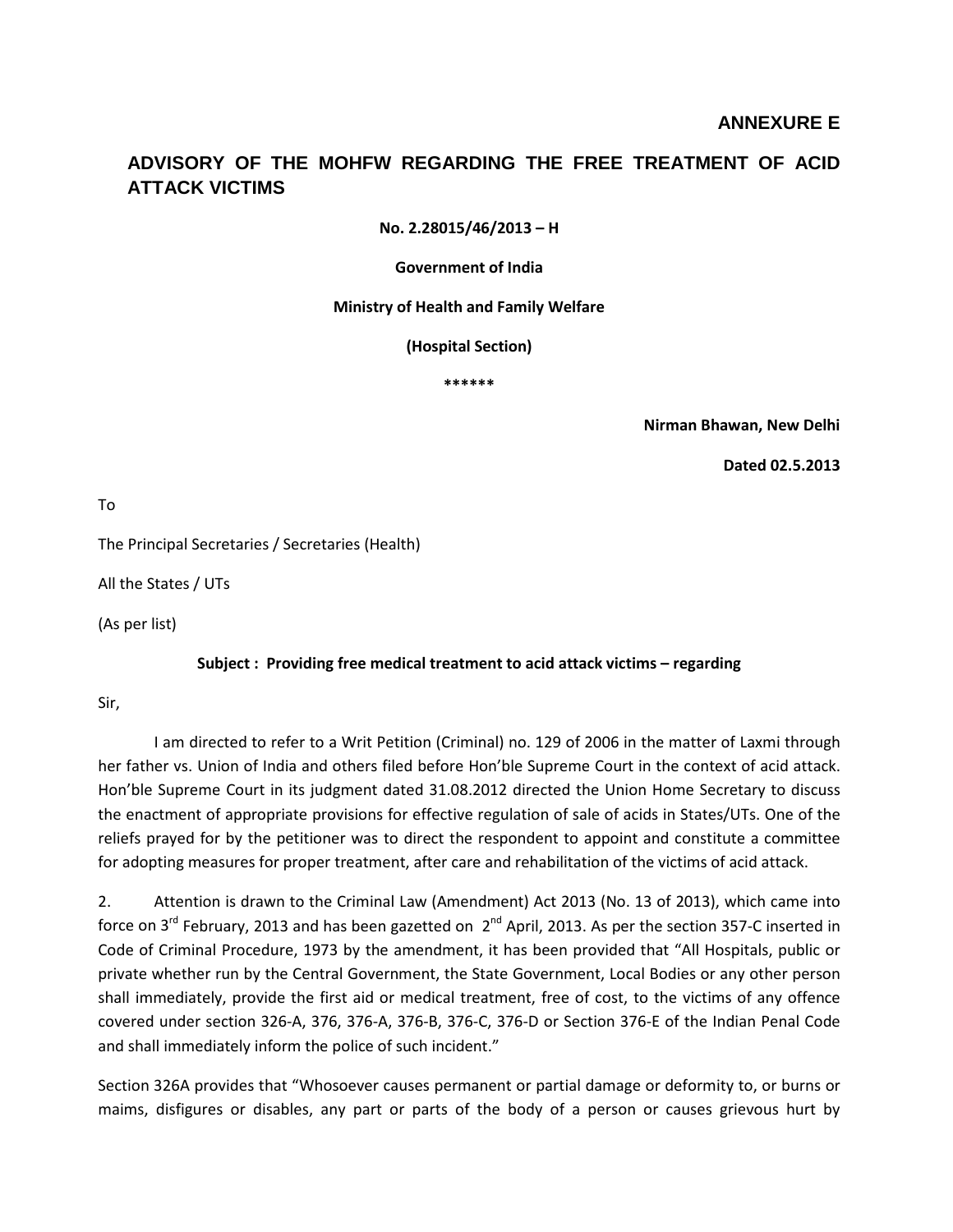throwing acid on or by administering acid to that person, or by using any other means with the intention of causing or with the knowledge that he is likely to cause any such injury or hurt, shall be punished with imprisonment of either description for a term which shall not be less than ten years but which may extend to imprisonment for life, and with fine :

Provided that such fine shall be just and reasonable to meet the medical expenses of the treatment of the victim :

Provided further that any fine imposed under this section shall be paid to the victim"

3. This issue was discussed in a meeting held under Home Secretary recently. It has been decided that all the State Governments / UTs may be requested to ensure free medical treatment to the victims of any offence covered under 326-A, 376, 376-A, 376-B, 376-C, 376-D or Section 376-E of the Indian Penal Code. Further the fines imposed and collected would meet the medical expenses of treatment of the victim and shall be paid to the victim.

4. Since Health is state subject, it is responsibility of State Government / UT administration to provide adequate medical treatment and rehabilitation of the acid attack victims.

5. Against the above background, the States Governments / UT Administrations are requested to issue necessary instruction s to all concerned such as State/UT officials, all hospitals irrespective of run by Government, autonomous institutions, private institutions etc. for compliance of the above said provisions in right earnest manner.

6. This issues with the approval of Secretary (HFW).

Yours faithfully,

(Sanjay Pant)

Under Secretary to Government of India

Tel : 23061521

Email : [san\\_pan\\_99@yahoo.com](mailto:san_pan_99@yahoo.com)

Copy for similar action to :

- (i) Director General Health Services, Dte. GHS, New Delhi
- (ii) Director AIIMS, New Delhi
- (iii) Director JIPMER, Puducherry
- (iv) Director PGIMER, Chandigarh
- (v) Medical Superintendent, Safdarjung Hospital, New Delhi
- (vi) Medical Superintendent, Dr. RML Hospital, New Delhi